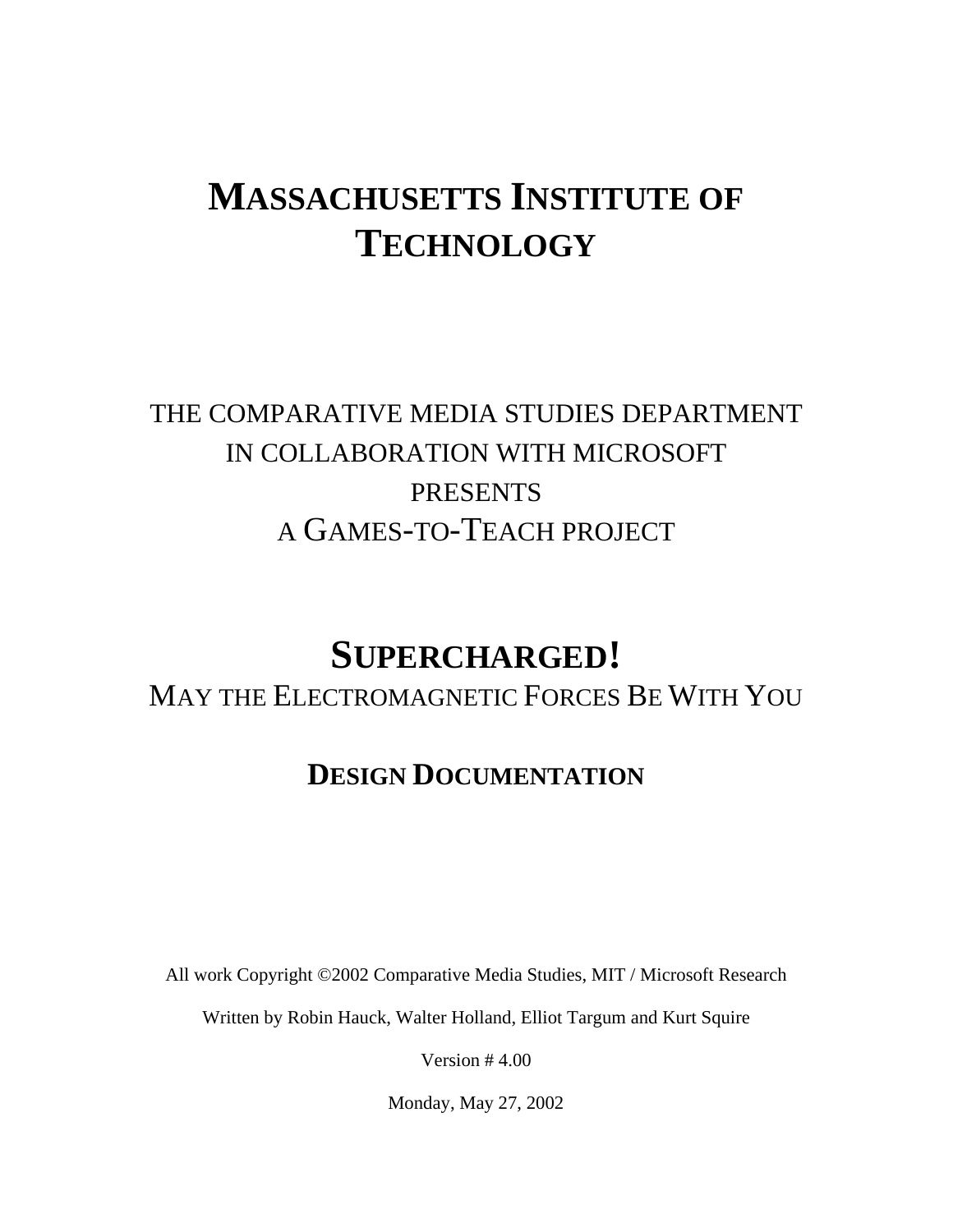## **TABLE OF CONTENTS**

| SINGLE PLAYER GAME |    |
|--------------------|----|
|                    |    |
|                    |    |
|                    |    |
| WORLD EDITING 22   |    |
|                    | 25 |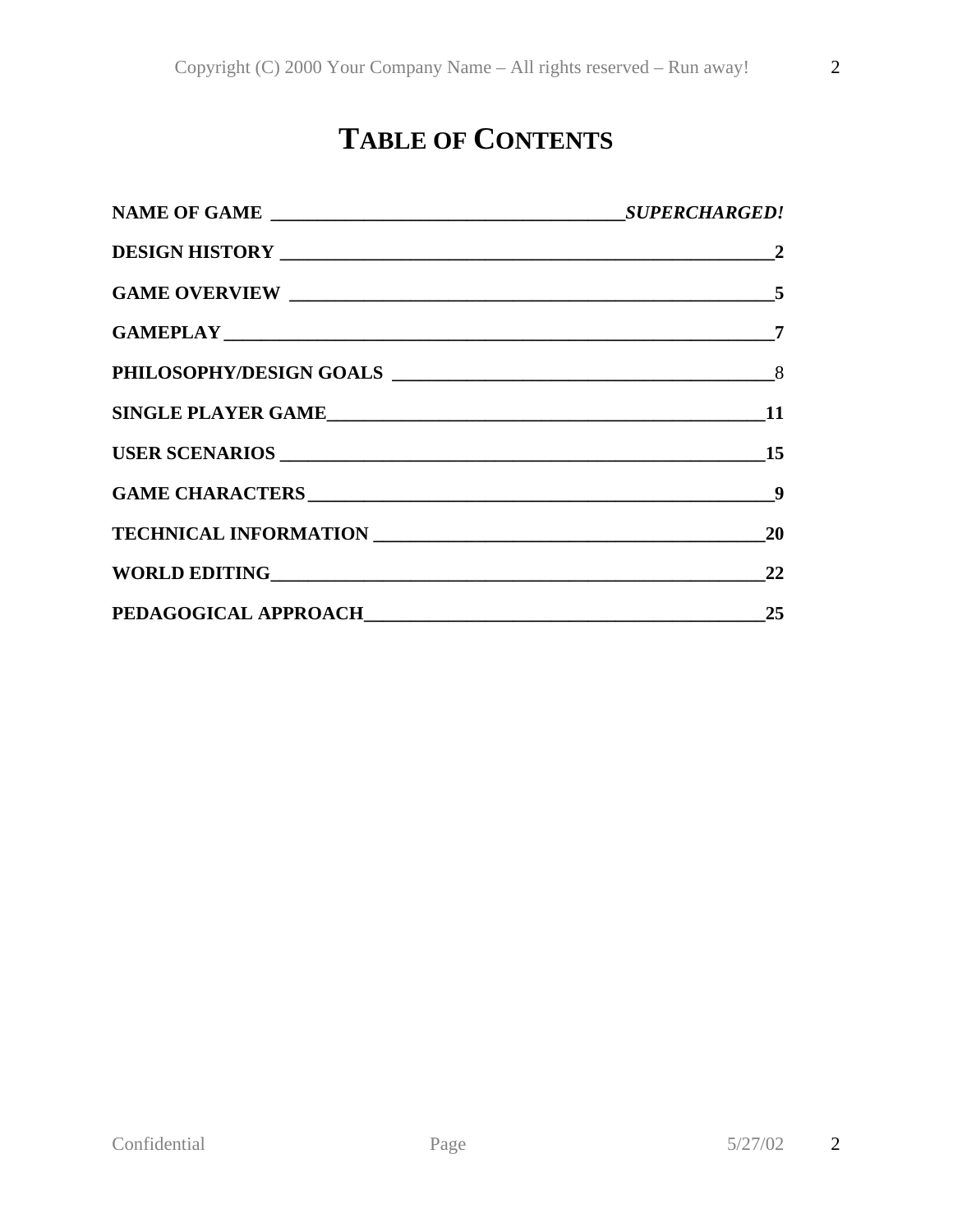## **DESIGN HISTORY**

### **Version 1**

March 5, 2002. Kurt Squire. Started entering brainstorm notes into design document.

- 1. Listed Philosophical Goals / Objectives.
- 2. Did some stuff on pedagogy.

### **Version 2**

March 9, 2002. Elliot and Robin presented working design to group. Feedback incorporated into document.

### **Version 3**

April 11, 2002. Wally made a few minor changes and clarifications to the 'Gameplay' and 'Game Overview' sections, and completed the 'Technical Information' section.

### **Version 4.1**

April 24, 2002. Robin consolidated all recent changes made by Wally and John Belcher as well as editing significantly the character, gameplay and single-player level design pages.

### **Version 7.1**

Kurt added an intro, made some other minor tweaks.

3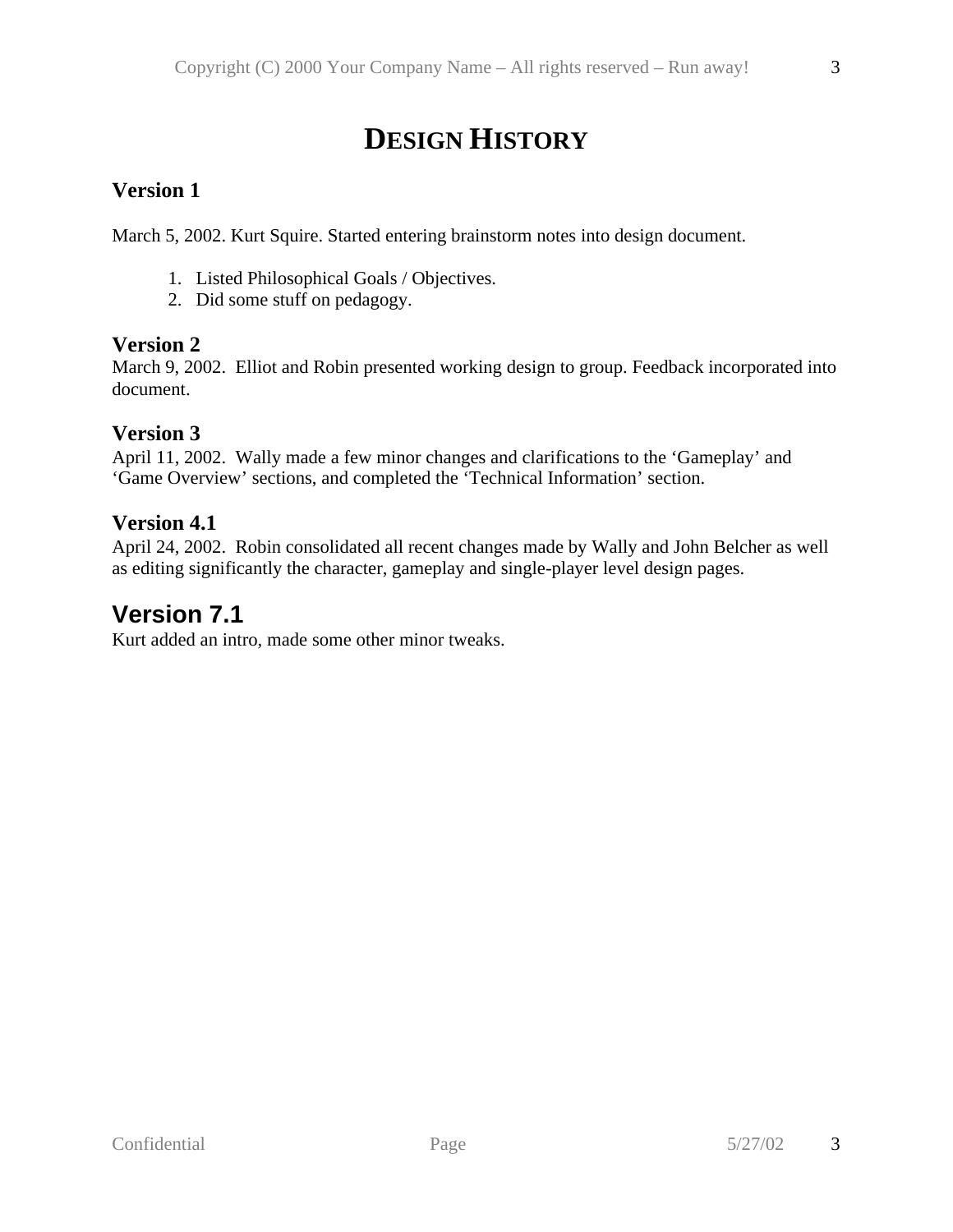# *SUPERCHARGED!*

You enter a physics classroom. In front of you stands a 60-something professor, droning monotonously. Looking down, you notice a comic book that someone has slipped into your papers. Hmmm. You pick it up, inquisitively. On the back, you notice a pair of flimsy cardboard 3D glasses. You look from side-to-side, trickily.….

Before you even realize what happened, you're sucked into a surrealist world of pulsating lights and sounds. You spin to the left and bank off of an invisible wall, narrowly missing a collision with a powerful magnetic field. Pulsing lights fly by you as you navigate a small blue glowing pod through a drippy, surrealist space populated by flashing lights, humming sounds, and small furry creatures, called Fizzgigs.

As it turns out, Fizzgigs are native to this surrealist electric space. They have been enslaved by your evil professor, and are being enslaved to help the professor in his evil plots. You quickly realize that these cute, but occasionally annoying creatures may be your biggest hope for getting out of here alive. While they cannot drive your pod (they can't reach the pedals), they *have* grown up in this counter-intuitive world of electric and magnetic interactions. Together, perhaps you can save them.

*SuperCharged!* is an action racing game that is designed to give players an intuitive understanding for introductory E&M reactions. Research in teaching Electromagnetism has shown that students have a very difficult time understanding how electromagnetic forces interact. The laws governing electromagnetic forces, such as Maxwell's laws are very counter-intuitive, and students have little real frame of references for understanding how these forces interact. John Belcher, who teaches Electromagnetism at MIT explains how even when students do pass tests showing that they've "mastered" Electromagnetism, they frequently lack any deep understanding of how these forces interact.

Earlier projects, such as Science Space, used headset VR displays to teach these same principles. The advent of 3D gaming technologies makes this kind of 3D immersive experience feasible on a \$99 PlayStation. Working with John Belcher, we've designed a 3D interactive racing game where players learn how electromagnetic forces interact by placing them so that they are propelled through space. Players are sent through wires, propelled through electromagnetic fields, and even forced to navigate through a level after being blindfolded by the evil professor. Through playing *SuperCharged!*, players may not learn electromagnetic formulas, but they will develop an intuitive sense for how electromagnetic interactions work that will serve them as they learn these formulas in a through extended study.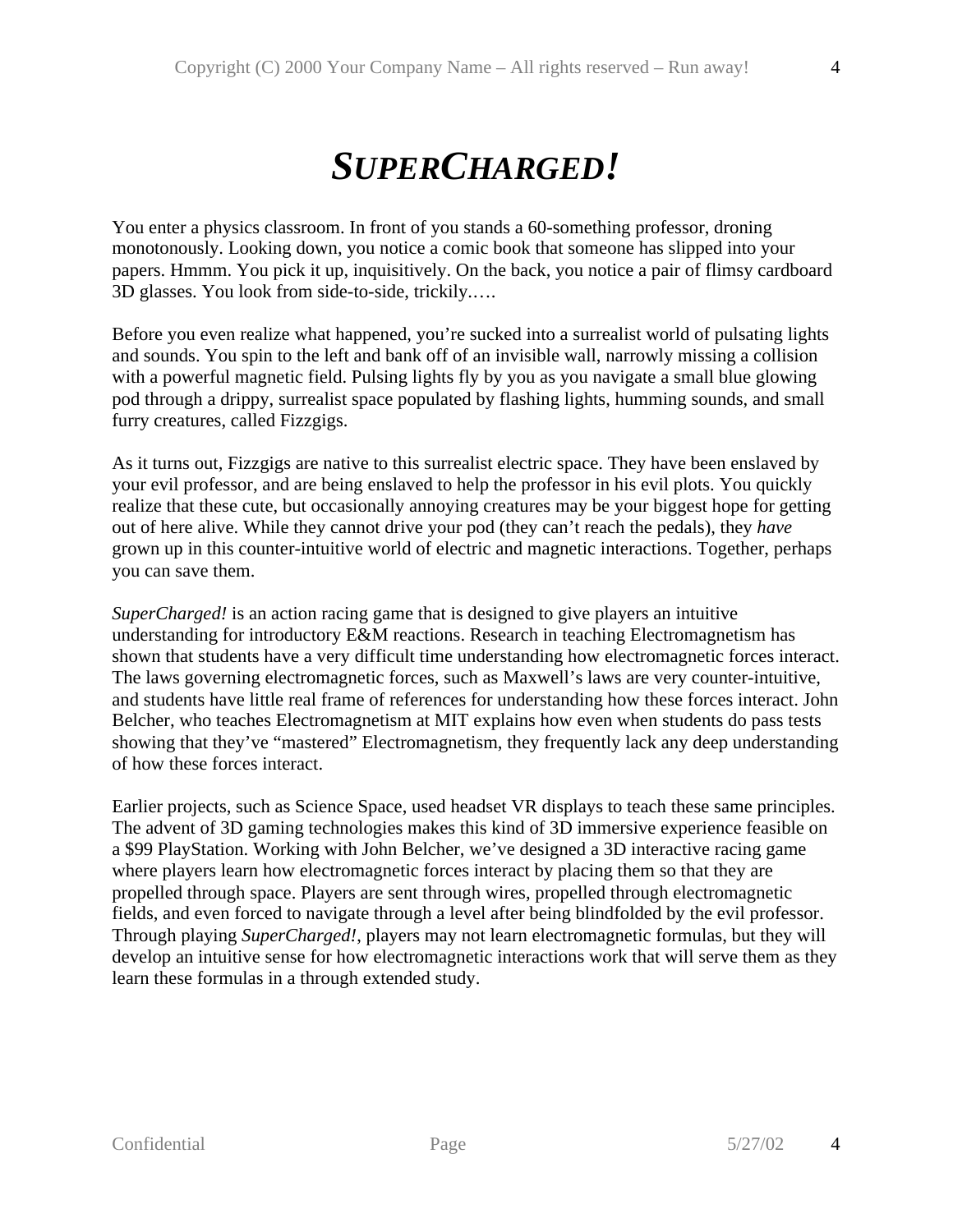# **GAME OVERVIEW**

### **E&M: The Development Backstory**

The Electromagnetism game is a collaborative effort between members of Games-to-Teach and a group of forward-thinking MIT physicists. In November of 2001 we first met with Professor John Belcher, one of the main architects of the TEAL/Studio Physics Project, and Andrew McKinney, the TEAL/Studio Project Manager. TEAL, short for Technology Enabled Active Learning, advocates a new way to teach introductory physics, especially Electromagnetism. Stressing active student engagement with the material and advanced technological teaching aids, TEAL is one of many projects sponsored by the MIT Council on Educational Technology. TEAL is in part a reaction to the high failure rate of students in undergraduate lecture-style physics courses. But in addition to helping students at the lower levels, the TEAL approach improves the learning outcomes of students at all levels.

The student-centered, technology-enhanced pedagogical principles underlying Professor Belcher's work on the TEAL curriculum led us to initiate a collaboration. Experimentation, discussion, reflection, visualization and assessment, as well as a firm belief in the potential of advanced technology to aid in teaching math and science are priorities that fuel both projects. Games-to-Teach is interesting to the Physics Department because of its validation of digital gambased learning and its insistence on developing games with strong narratives, something outside the scope of most advanced physics courses. Belcher writes in an article for the Annual MIT Physics Department Newsletter, "In considering the description of the TEAL/Studio course format … keep in mind that one of the overall goals is to set up a structure that engages the students more deeply so that they come away from these introductory courses with more of an appreciation for the beauty of physics, both conceptually and analytically." ("Studio Physics at MIT", p.59-60). Professor Belcher sees games as a way to help lift complex science material out of the textbook and into the real world, where students can gain a clearer appreciation for its pervasiveness and its elegance.

Games-to-Teach believes our game will immerse players in this opaque science so that they come to "see" it intuitively, so that it begins to make sense visually in their understanding of the world. This would be a great accomplishment for both Games-to-Teach and Professor Belcher's team, as current teaching methods drive students to memorize formulas and solve problems by rote, remembering little beyond the end of the term. During initial discussions of possible game adaptations of EM course material, GTT researchers agreed that one of the greatest benefits a game could provide would be dramatic, stimulating representation of naturally invisible phenomena. The ability to explore an environment populated by charges and fields, and through trial and error develop an understanding of the laws determining their behavior will foster deeper understanding and greater retention of information.

Early conceptualizations of the EM game drew heavily on computer animations created by Belcher and McKinney which represent in various ways the behavior and motion of charges and their electrostatic and magnetic fields. By observing the behavior of the charges as they move in response to various forces transmitted by the fields, students are able to intuit complex concepts that may hold little interest as figures on a page. However, since then, we have decided that a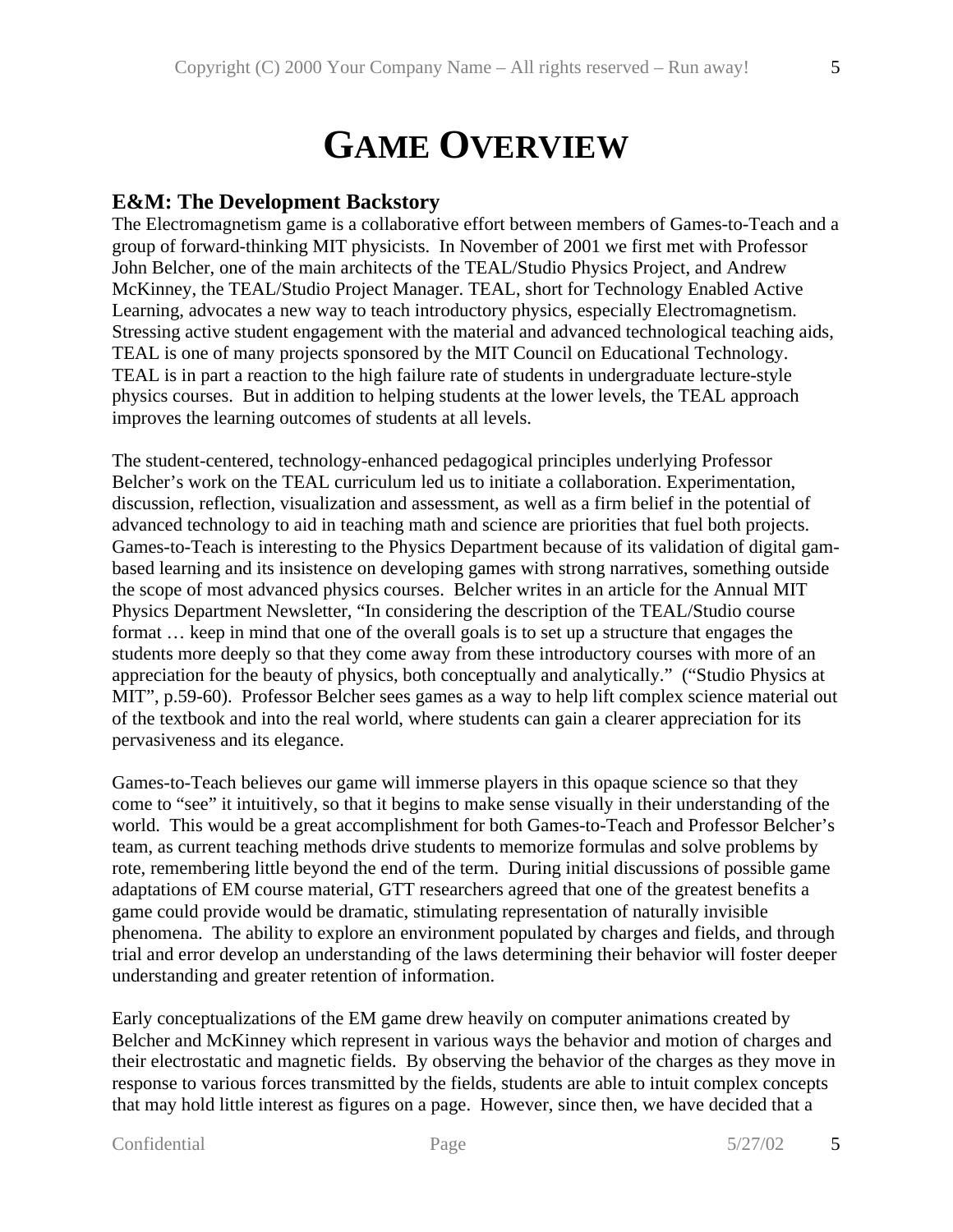racing game that might leverage the interactivity of games could be even more compelling. Because the laws of Electromagnetism are very tied to motion, they could make for an excellent racing game, where the player's movement was controlled by the laws of electric and magnetic forces.

Both Games-to-Teach and the MIT Physics Department believe strongly that the partnership we have formed and the work we are doing will result in a unique type of game experience, and a welcome bit of help for all levels of students taking the course, in particular the less mathematically minded.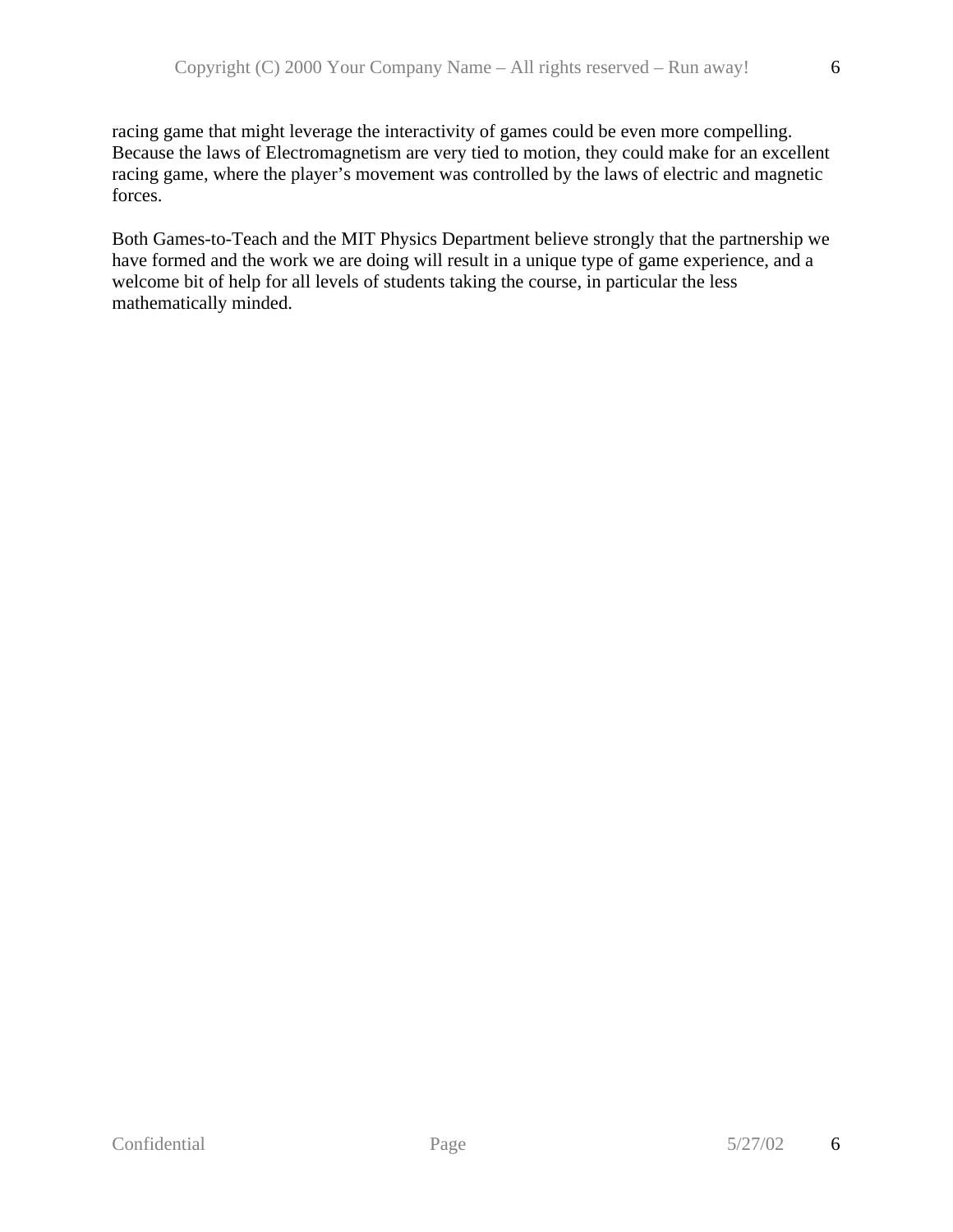7

# **GAMEPLAY**

## **Setting**

The cut scene which introduces the game takes place in a university classroom, but once transported, the player spends the rest of the game in a series of psychedelic 3-D environments. The game universe belongs to the Fizzgigs, a species of furry, loyal creatures, who worship the player as their savior from an evil enemy. Setting aesthetic changes drastically as each level is completed and Fizzgigs are either rescued or lost. Player excitement will grow with the increasing abstraction and beauty of the level settings, and player immersion will lead to learning.

Each level is designed to demonstrate the interaction between charged particles using a different representational mode. As Professor Belcher's team at MIT has shown, field lines may be animated in any number ways. By varying the means of representation we will be able to constantly defamiliarize the player and encourage her to engage with the science again and again.

Following are some of the ways we will animate the field lines:

- 1. Colored Lines
- 2. Rays of Light
- 3. Vapor Trails
- 4. Color Hue
- 5. Volume
- 6. Pitch
- 7. Interactive Music (e.g. distance to given particles represented as corresponding tones)

### **Failure States**

The game ends when the player runs out of energy. A Player's energy will be monitored via the Life Meter.

### **Win States**

A player wins when she has completed all levels of the game and saved the Fizzgigs from the evil professor. More specifically, levels are 'won' when obstacles have been surmounted by spatial navigation, world interaction, or object acquisition; goal locations will be clearly marked, and in-game reminders will point the player toward her eventual goal state.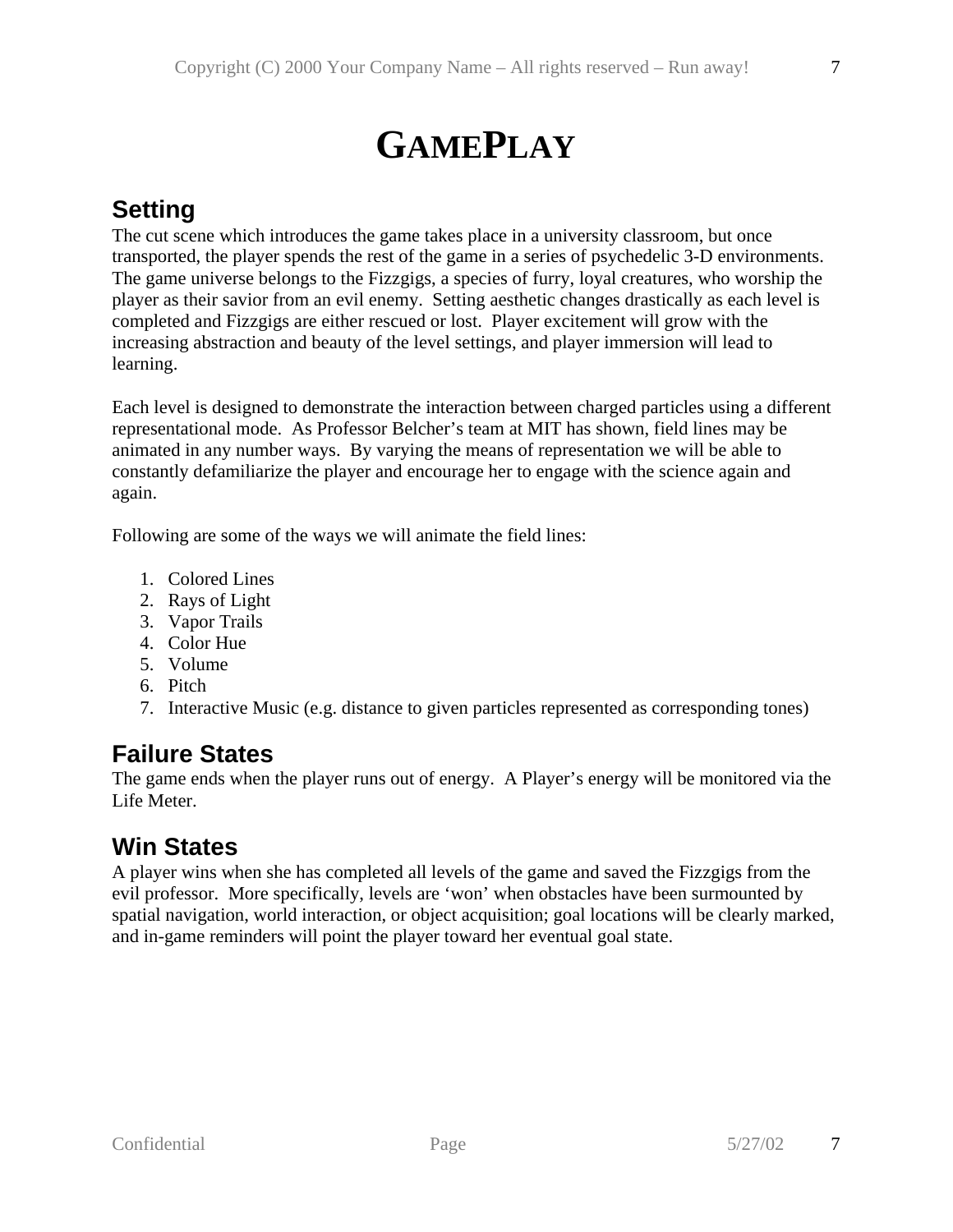# **PHILOSOPHY AND DESIGN GOALS**

*An immersive, interactive 3D game based on principals of Electromagnetism would leverage gaming technology to support understanding of this science, which is difficult to learn.*

Mastering the core principals of Electricity and Magnetism is notoriously difficult. Dede et al. write "Electromagnetic fields are three-dimensional, abstract, and have few analogies to learners' everyday experiences. As a result, students have trouble understanding the relationship of abstractions about electric fields to phenomenological dynamics." Dede et al. argue that learners often confuse the concepts of force and energy or fail to understand how electric charges interact with test charges. Because students lack real-life referents of electromagnetic interactions, intuitive metaphors for understanding the interactions, or environments for testing their thoughts and assumptions about how charges interact, students frequently develop and retain impoverished understandings and misconceptions of Electromagnetic phenomena. Communicating such content through a game space makes intuitive sense.

A game on Electromagnetism could give learners opportunities to interact with Electromagnetic phenomena. Learners' experiences manipulating charges and interacting within Electromagnetic worlds could be the basis for developing qualitative understandings of these phenomena. Research (Dede et al., 1999; Reimann & Spada, 1996; White, 1993; White & Frederickson, 1992) suggests that such qualitative experiences are the foundation for more scientific, abstract understanding.

#### *Fantastic, surrealist environment*

Over the last ten years, many American game designers have become increasingly interested in providing "realistic" graphics. We believe that there is an array of untapped aesthetic areas to explore in creating surrealistic, fantastic, or "other-worldly worlds". Most game designers have assumed that game spaces should roughly model reality in order to provide a intuitive feel to the gameplay. Why not create a game where surprise is built into every new interaction in the environment? Poole (2001) argues that game designers have mistakenly strove for realistic environments, when in reality, it is consistent behavior that is desirable.

### **Common Questions**

#### *What is the game?*

EM is a first person racing / maze game in which the player navigates through abstract environments by manipulating charged forces. The goal is to save a species of fuzzy creatures called Fizzgigs from the evil Physics Professor who wants to enslave them and take over the game world.

#### *Why create this game?*

Previous educational design experiments in Electromagnetism (e.g. Dede, et al., 1999) show that experiencing scientifically accurate models of fields, interacting with multi-sensory cues of normally imperceptible phenomena, and engaging with these phenomena can be powerful ways of learning Electromagnetism. Maxwell's laws for example, are simple, navigationally oriented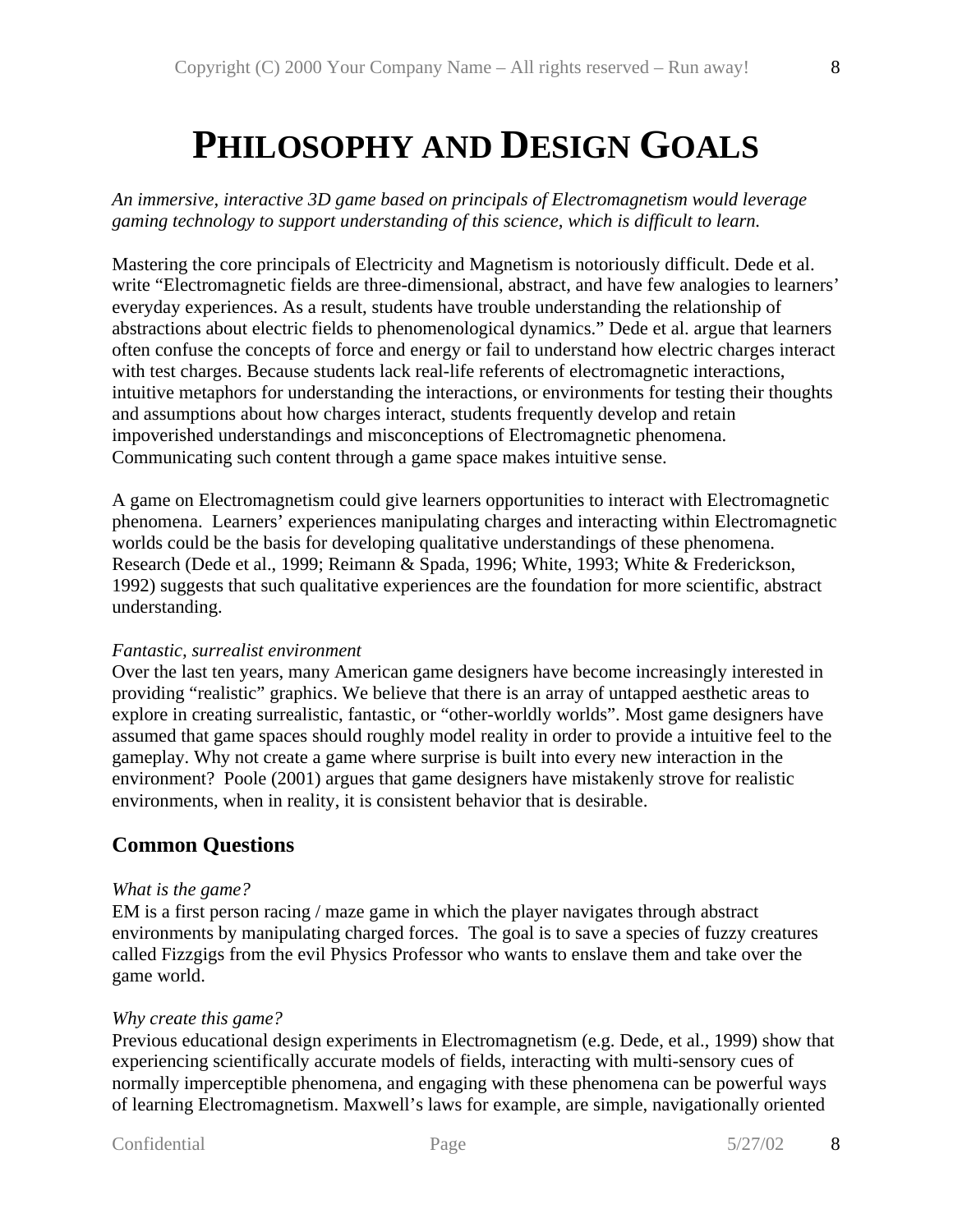rules that translate into a natural set of game rules. Finally, the game will take advantage of the stunning and beautiful nature of Electromagnetic field visualizations.

#### *Where does the game take place?*

The game takes place within a series of abstract, 3-D worlds. Each level takes place within a spherical dome and contains surrealist depictions of the objects commonly found in Electromagnetic texts.

#### *Describe the Controls*

The player controls her avatar moving through space and places charges in the environment to propel herself. On the PC, the player uses the mouse to control view, and moves in part by changing her net charge as she moves past fixed sources of charge and magnetic field embedded in the scene. The player can also shoot charges that are attracted to other moving "friends" and "enemies" in the scene saving them or destroying them if they connect. The left button fires positive charges; the right negative charges. On the console the game uses controls similar to Halo. The left joystick controls the view. The right joystick controls the direction the particle will be fired. This targeting system is relational to the player, so that left always shoots the particle to the player's left (as opposed to along a fixed x, y, or z axis. Pressing the right trigger will emit a positive charge; the left trigger emits a negative one. How far the object goes away (which axis that is depends on the player's view).

#### *What is the main focus?*

The main focus is navigating your pod through space, conserving your life supply and getting from level to level in order to rescue the Fizzgigs and banish the evil professor.

#### *What's different?*

Previous educational experiments in this area allowed users to manipulate charges and electric and magnetic fields, but not within a goal-driven narrative context. Formative research on Maxwell's universe (Dede, et al., 1997) suggests that players have come to expect game-like experiences in interactive digital environments. Unlike most shooter / maze games, the player moves not only by directly controlling her character, but by manipulating her properties in response to the environment so that she is attracted or repelled in various directions.

#### *Who is the target audience?*

The target audience is high school students, introductory college students and casual gamers. Because the game offers opportunities to gain intuitive qualitative understandings of physics, we believe that it would be attractive in schools, formal, and casual gaming environments.

#### *What will people learn through playing this game?*

Players are learning the basic laws of Electromagnetism (see Science Content).

#### *How will people learn through playing this game?*

Players will learn actively through repeated interactions with the world. Similar to ecological notions of learning, the player will eventually become attuned to the environment so that interacting with objects embodying EM laws will become intuitive.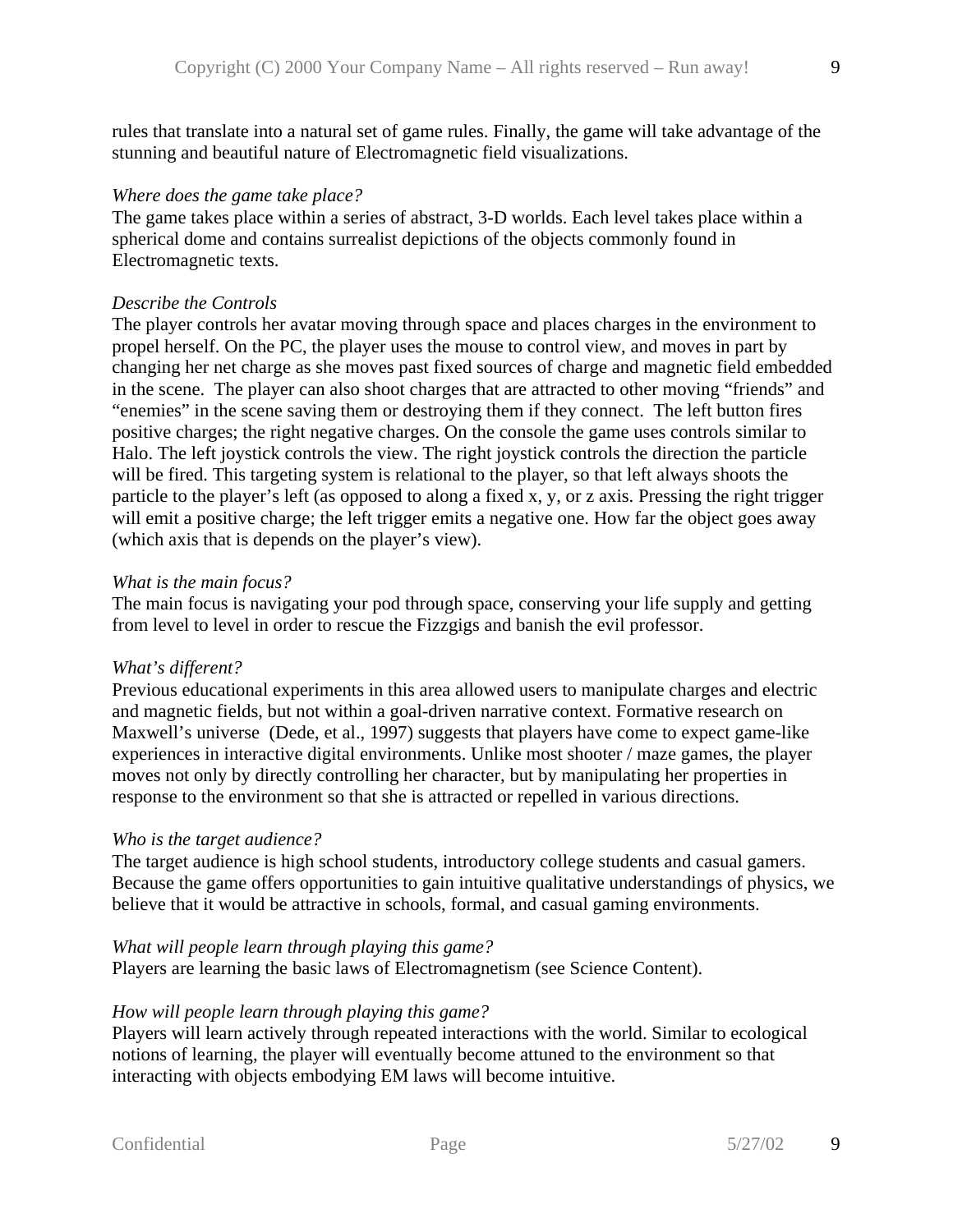*Give a number of verbs that describe the gameplay.* Dodging, aiming, spinning, bouncing, ricocheting, strategizing.

*What platform are you aiming for?* X-Box

#### *Describe the look and feel.*

EM has bright colors and a very surrealist feel, similar to games like Rez or FreQuency but using the color palette of a game like Giants. However, we want to "soften up" the game feel in order to make it more appealing to a broader market. In particular, the Fizzgigs provide players an opportunity to relate to virtual characters and build relationships in the game world.

### *Why is the game fun?*

EM draws on the speed and thrill of racing games, while involving the strategy of golfing games (without their often-stultifying pace) and shooters. Players can choose to play the game very quickly or relatively slowly, depending on play styles. The surrealist game environment and fantastic levels are a big draw for shoppers browsing the shelves at a game store or students playing the game in a curricular context.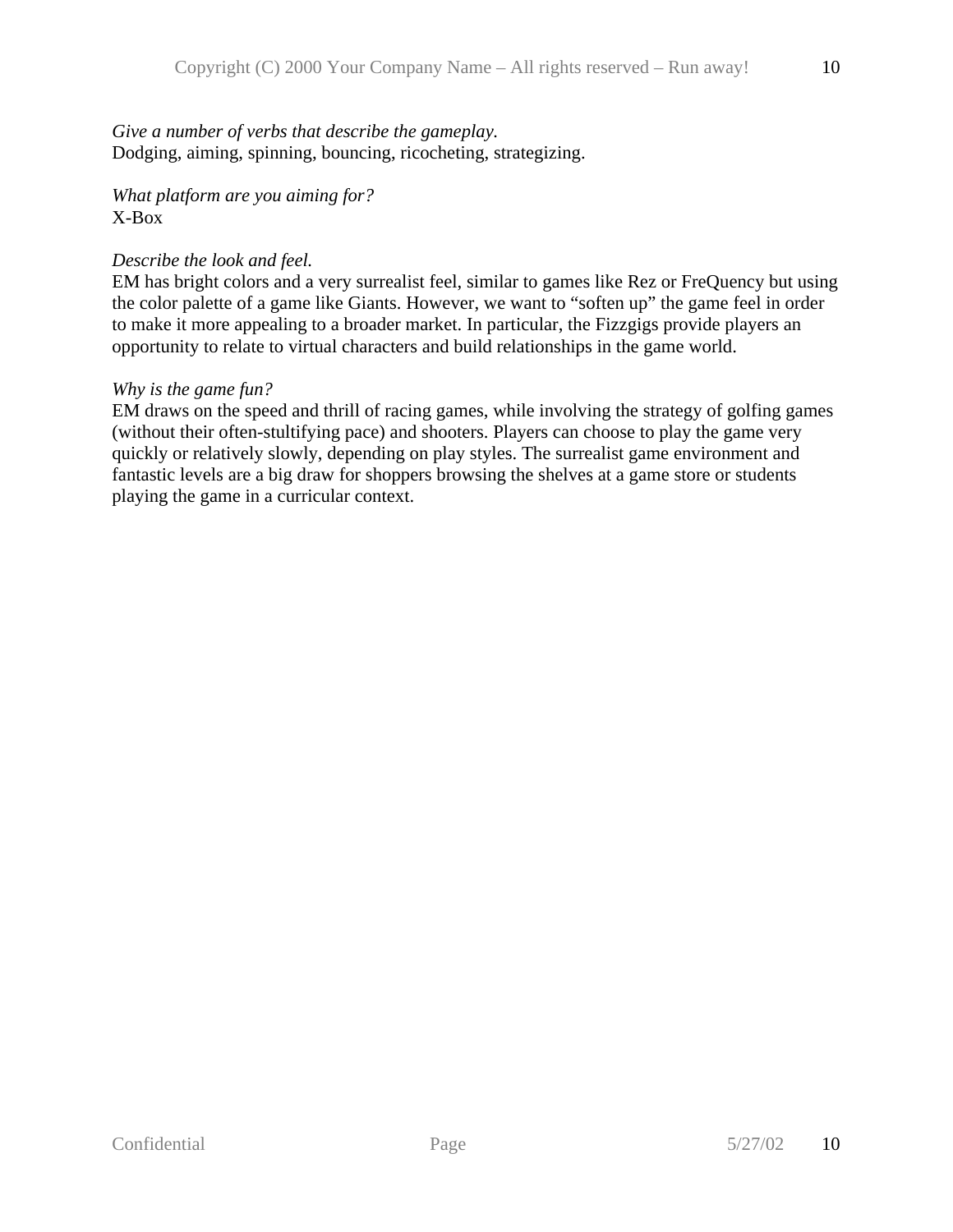# **SINGLE-PLAYER GAME**

### **The Story:**

A freshman girl walks down a long university hallway, a massive physics textbook under her arm. She looks glum. She drags her feet and pauses to adjust the book. When she arrives at her classroom she opens the door to a huge lecture hall.

In the front of the hall an evil looking professor drones on about Electromagnetism, scrawling lengthy indecipherable formulas on the board. The girl sits down, opens her textbook, and stares at the numbers on the page. They make her eyes burn. She glances up at the teacher, reaches into her bag and pulls out a comic book, *Fizzgigs SuperCharged!*.

We see in detail a page of the comic book. It has a surreal, abstract design. A furry species of creatures called Fizzgigs inhabits the spacious 3-D world in which electric and magnetic fields animate in vibrant ways. An evil man who looks quite like the professor is trying to enslave the Fizzgigs in order to take over the EM world. They are looking for help.

The Leader of the Fizzgigs, Zap, addresses a massive assembly of buzzing creatures. He holds up high a pair of magic glasses, beckoning The Chosen One to come to their aid. Suddenly the girl finds a pair of glasses in the fold of her book. Without hesitation she puts them on.

This action sucks her into the game world, at which point the player takes over. The player enters the equipment room where she is instructed to design a pod inside of which she will travel through the game world. The pod she chooses is bright green, smooth and glows with energy. She chooses to give it a positive charge. Next the player is shown the controls and tools she will use in the game.

First there is the Life Meter. In order to stay alive in the game the player must conserve life energy. If your Life Meter gets to zero you die -- that is the failure condition of the game. Two main actions deplete your Life Meter: hitting a wall and using force for propulsion. These features train the player to strategically place charges in the environment to generate for through attraction and repulsion, rather than relying on propulsion.

Another feature of the game interface is the multiple perspective windows. The player default perspective is first person, and there is a toggle button that will allow the player to switch to third person. The game world is 3-D but there will be a second window which shows the action in 2- D. This will help in positioning charges especially in later levels.

The Levels: 1st level (EM golf) The first level is meant to be extremely simple, and the level environment is relatively free of detail. The Chamber, (as we will call the levels), is a massive sphere inside of which is 3-D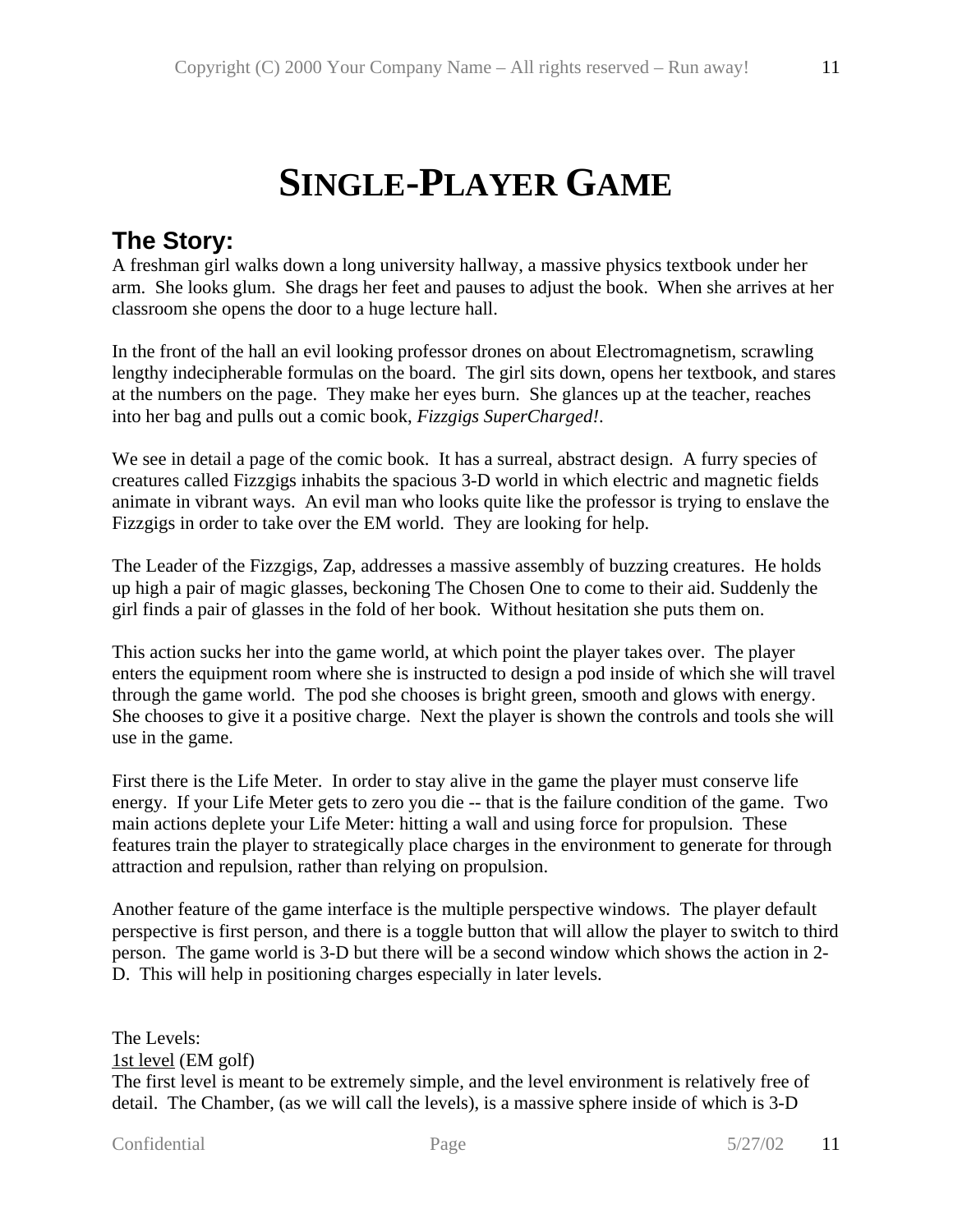space. It's black - all the player sees is the outline of the sphere, and then one red circle glowing. This is the end point, the escape hatch into the next chamber.

The player start off the level shackled to a wall. She must push a button on the controls to release the pod into the world. But she will find that pressing the release button without placing charges along the course will send her pod flying into a wall, depleting life supply. The player must learn to mark spots where she wants to position positive and negative charges into the world and shoot them there with her fire button. In this way she can chart a course toward the hatch.

The firing button shoots the charges and a toggle switch gives the ability to make them positive or negative. The 2-D window helps the player correctly position the charges before firing them. Each time the layer releases the pod and fails to reach the endpoint the level is repeated. In this way the player begins to master the controls and understand the dynamics of Electromagnetism world.

The glasses give the player the ability to see electric and magnetic fieldlines around charged objects. The player learns in this simplest level what the field lines will look like and how they will behave. This visualization allows the player to better understand the interactions between her pod and the charged objects and walls, and thus begin to intuit the science. As the pod draws near a charge, animated field representations will emanate, growing stronger as the charge gets closer. The aesthetic representation of the fields will take various forms in later levels, from the simplest lines to dense iron filings to psychedelic dots and arrows. Color will be intense, contrasting with the blackness, and representing the beauty of the forces in question. At this stage the player is not able to see the field lines emanating from her pod, but in future levels, once points have been gained by rescuing Fizzgigs, she will win this crucial ability.

### Level 2

Once the player attains the red hatch he is sucked into the next chamber. After the player breaks free, the evil professor confronts the protagonist. "You fool! Thinking that you had the strength to survive in this world. You have no idea what you're up against."

The Fizzgig responds, "You, too, huh. Don't listen to him. We need to make it out of here alive. If you can break me free from this wall, I'll show you amazing things..."

Still in a cut scene animation, the professor throws a book at the player, slamming him against the wall. On the dashboard of the pod appears: "Break free of chamber. Rescue <Fizzbee's Name>.

In this chamber the player finds himself again shackled to a wall, but this time he finds Zap next to him. Zap has been shackled to the wall by the evil professor. The player must unshackle him and bring him into the pod. Zap from there on in is the player's loyal, furry, squeaky-voiced mentor, providing advice on how to advance in the gameworld.

The purpose of the second level is to teach the player about the propulsion feature. The game environment looks quite similar to the first and there are almost no obstacles. As in level 1, it is necessary to carefully position charges in the field in order to shoot in the right direction. But as opposed to the previous level in which the game shot you out into the world, here the player is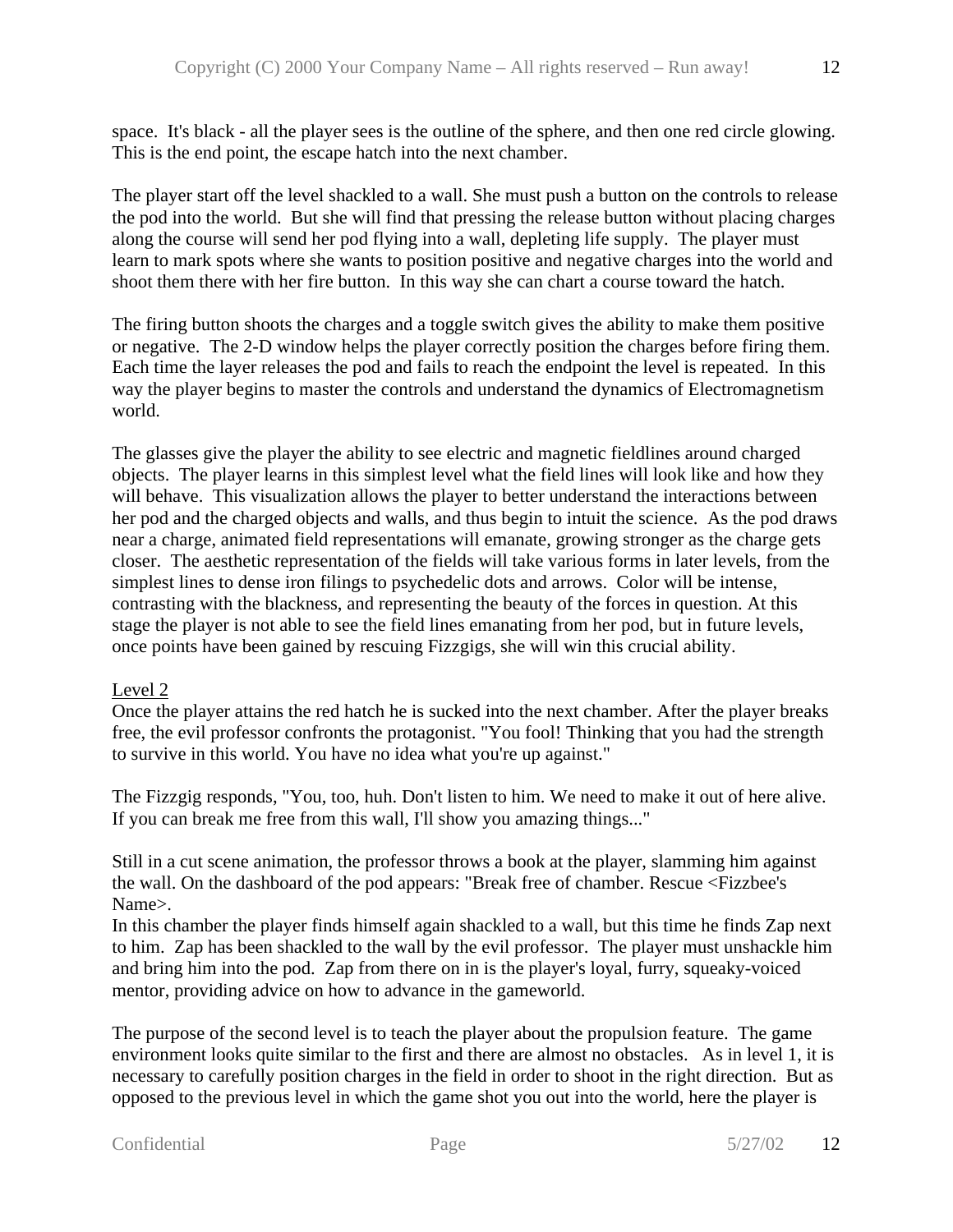given the ability to self-propel. An important lesson in energy conservation starts here. If the player relies too much on propulsion to make his way around the level he will use all his life force. The player learns to use propulsion carefully and count on the placement of charges.

The second level will also introduce the power-up. Power-ups will most often be found near the end of a level, in view of the escape hatch. The power-ups are Fizzgigs in peril, and each one the player clicks on is saved from the evil professor. Saving Fizzgigs adds life to your Lifemeter. In more difficult levels, power-ups will be quite challenging to attain, either guarded by the evil professor or stuck inside a complicated maze of barricades.

### Level 3

Level three aims to combine the skills learned in the previous two in a more complex environment. This means there will be more barriers and a slightly faster pace, but the gameplay will draw on the previous levels. This level will solidify the player's mastery of the controls.

At the end of level three the player meets the Professor in the chamber. The Professor adopts a negative charge, pulling the pod toward him. In order to escape Zap instructs a change of the pod's charge. Switching with the +/- toggle to negative, the player may repel himself away from the professor. "You can not escape me," the professor warns, "I know where your seat is." At this point the player is thrust into level four.

### Level 4

The fourth level is inspired by the classic edutainment experiment, *Donald Duck in Mathematics World*. Here the player enters a world of floating formulas and experiments. The player must carefully navigate the space, helped along by Zap, and get up close to the experiments. For instance at one point the player could find herself bumping up against a magnet dropping though a charged copper wire, illustrating Faraday's law. The field lines are dense and complicated. In another, a particle moves along a charged rod, illustrating Maxwell's Laws. This level is the first of a number of "textbook" chambers we will create. Each one will increase in difficulty as the complexity of the experiment increases. By being able to see the behavior of the field lines in fundamental examples the player will learn to contextualize and deepen their memorized knowledge of textbook formulas.

### Additional Level Design Ideas:

Level (or concept translated to cool game moment) X: In the course of her journeys, the player has to cross a chasm of an intolerably strong electric field. There are two pieces of insulting material that might make a bridge across, if only they were connected. Each piece is attached perpendicularly to a conducting wire. By applying an electromotive force to one of the wires, the player can cause the two wires to move together, and a bridge will form. This is classic videogame logic that will illustrate the force between two parallel current-carrying wires; the mechanics can be explained by Zap via an obviously suggestive cutscene.

Level  $X+1$ : The player's ship is outfitted with a special device by Zap's team of scientists, because only the player can solve a problem of life and death for the Fizzgigs, or whatever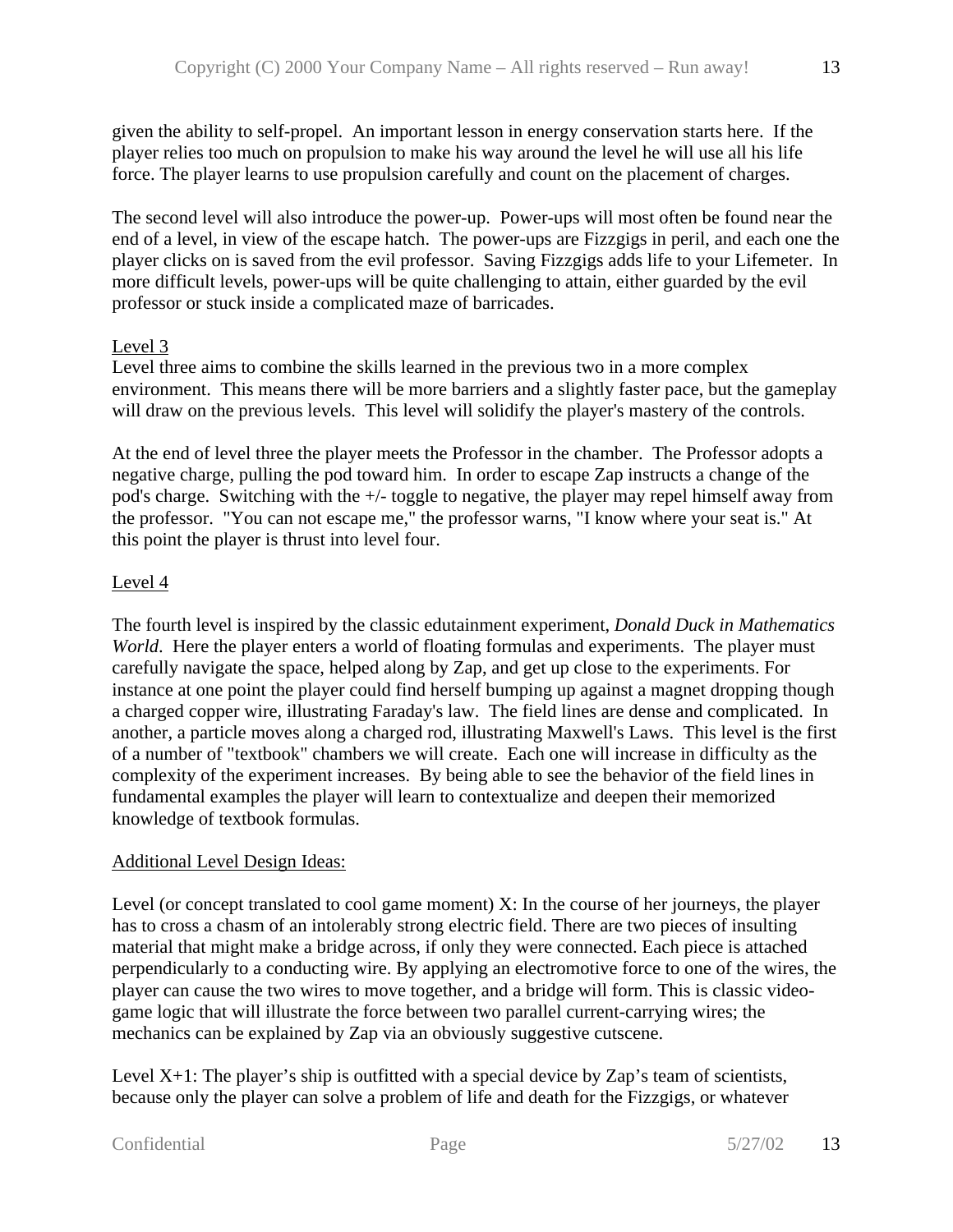they're called. A remote outpost of theirs has been sealed off by the evil professor, who has surrounded it with a dangerously charged conducting shield. Drama of some kind can be added through a cutscene depicting the tragic demise of several adorable Fizzgigs who try to get through the shield to no avail. Zap will instruct the player on the use of the device, which is basically a self-deploying pylon that, once fired, will extend itself from the shield to some nearby ground, effectively disabling the shield. This is an example of a variety in mission from the usual "dodge things, exit level" objective that can be used to provide incentive for the player to care.

Level X+2: Among other obstacles, the player must negotiate a closed door. The door is controlled by a circuit that the player cannot directly control; its only wire consists of an insulated coil. However, close to it is another, uninsulated coil that the player can induce an electromotive force in with her fired charges. This current will induce a magnetic field whose changing magnetic flux will, by Lenz's law, induce an opposing electromotive force in the other, entirely separate coil, opening the door. This illustrates the principle of mutual inductance, which is notoriously misunderstood by students. This concept that the environment tries to resist changes in magnetic fields by producing opposite fields whenever possible (Lenz's law) is one of the most important in the field, but would benefit greatly from demonstration in a concrete, player-controlled scenario.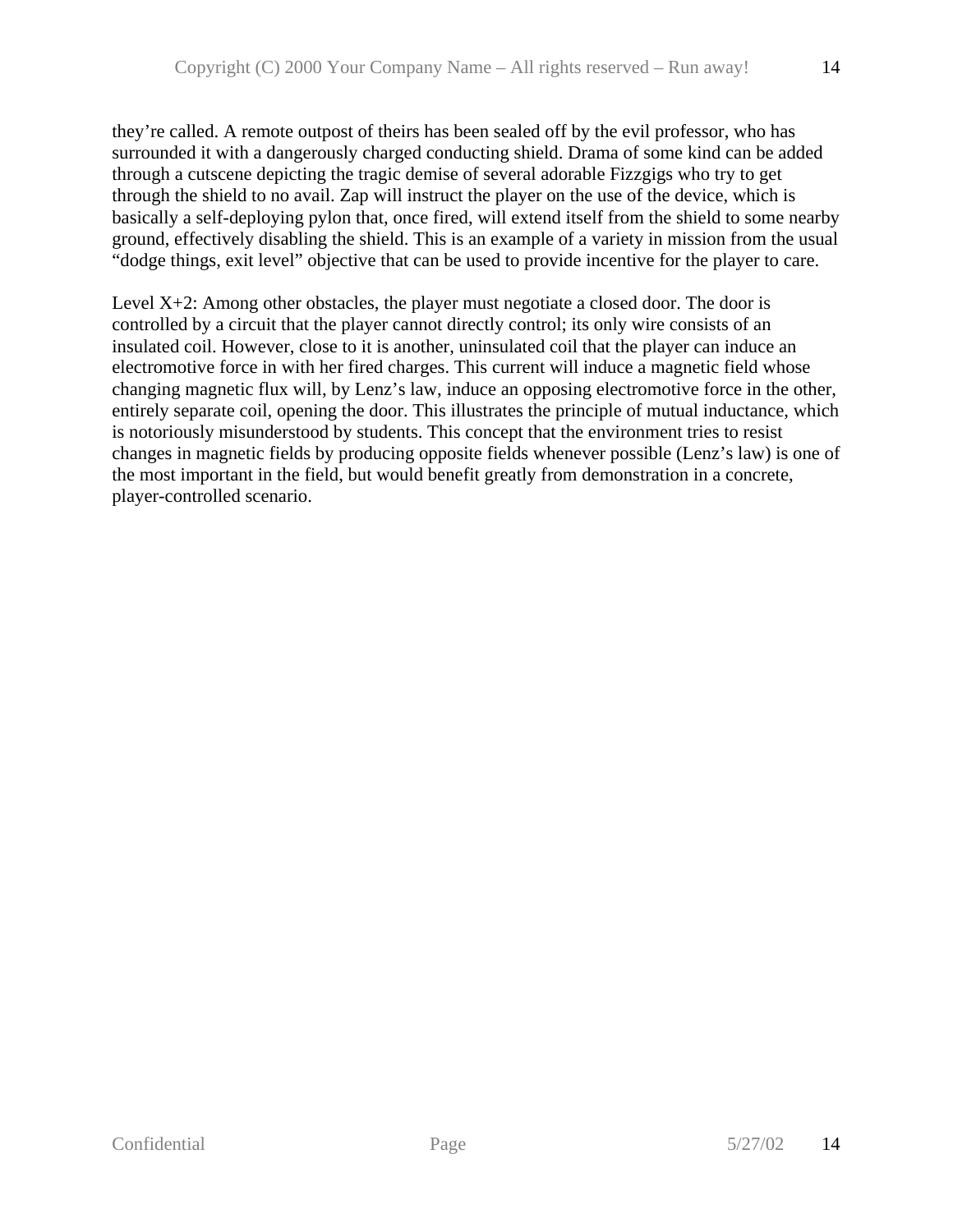# **USER SCENARIOS**

## **General Outline**

| Time      | Events                 | Decisions / Experiences / Emotions                                               |
|-----------|------------------------|----------------------------------------------------------------------------------|
| 1 Min.    | Player loads game,     | Players feels swept away into surreal alternative                                |
|           | views animation        | universe. Player feels sense of whimsy and play.                                 |
| 5 Mins.   | Player enters ship,    | Player is thinking pretty hard, trying to adjust to the                          |
|           | learns controls        | controls. The controls are relatively simple, akin to                            |
|           |                        | most flying games, so experienced gamers should                                  |
|           |                        | learn them almost immediately, and novice players                                |
|           |                        | should be adept with them within 15 minutes.                                     |
| 18 Mins.  | Complete First Level.  | Player experiments with controls and moves around                                |
|           |                        | the universe. The first challenges are to learn the                              |
|           |                        | controls and move throughout the environment.                                    |
|           |                        | Because it is her lack of knowledge for how particles                            |
|           |                        | interact that prohibits her movement, she should                                 |
|           |                        | quickly start to see how this could help her learn                               |
|           |                        | Electromagnetism.                                                                |
| 20 Mins.  | Player meets Fizzgigs  | Player learns that there is more to the game that just                           |
|           |                        | flying. Players become more emotionally invested in                              |
|           |                        | the game. Players interested in characters,                                      |
|           |                        | relationships, and nurturing creatures become more                               |
|           |                        | engrossed in the game.                                                           |
| 1 session | Player has completed   | Player feels sense of accomplishment completing                                  |
|           |                        | at least 1 level and had level, curiosity about these Fizzgigs, emotional        |
|           |                        | significant interactions connection to their plight, and curiosity about what is |
|           | with the Fizzgigs.     | in store on the next levels.                                                     |
| 5 hours   | The player must save   | The player has a sense now that he $\prime$ she is the chosen                    |
|           | the Fizzgigs' families | one. She must save the family of Fizzgigs from                                   |
|           |                        | impending doom.                                                                  |
| 20 hours  |                        | The player defeats the Feelings of accomplishments                               |
|           | professor              |                                                                                  |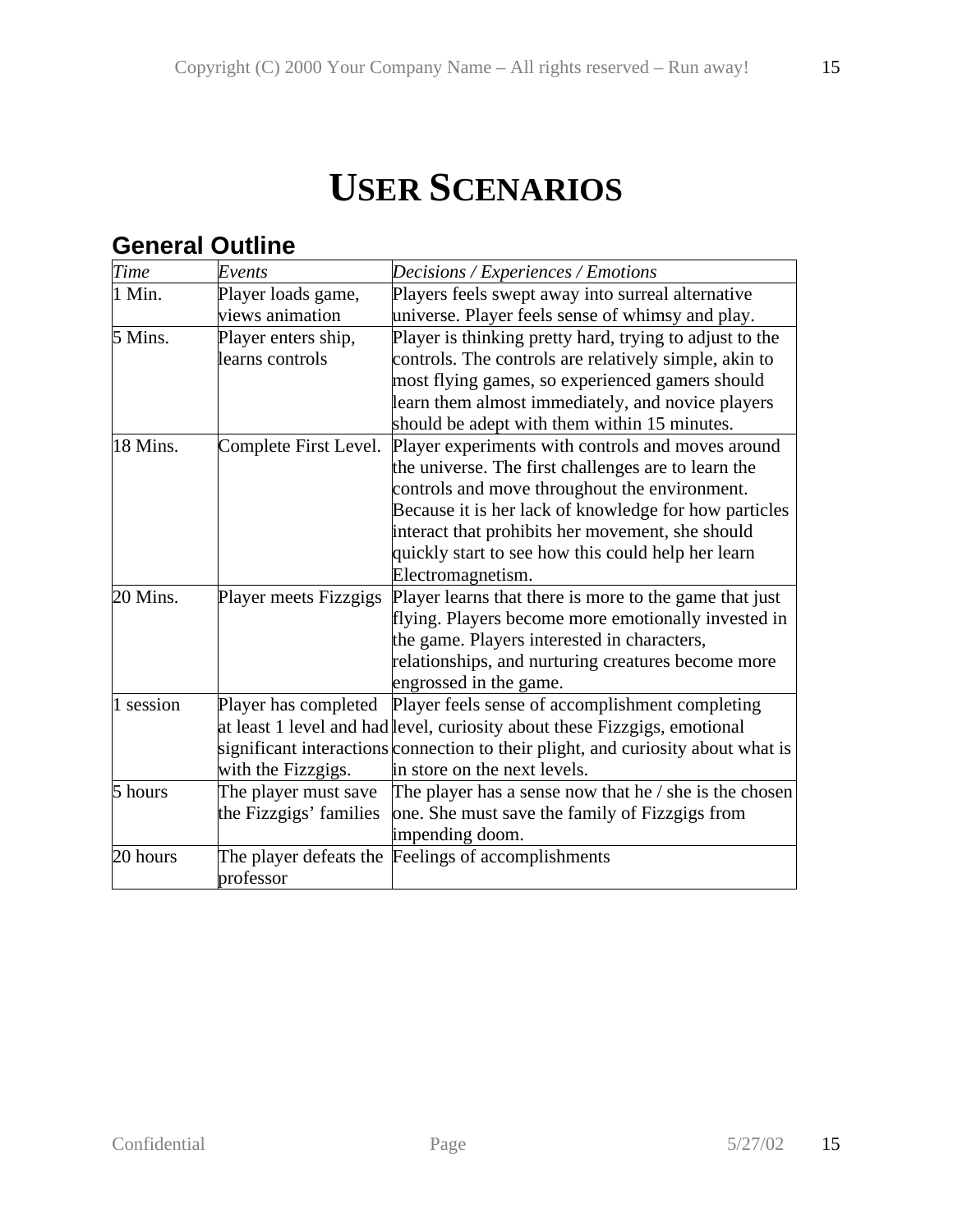### **User Scenario 1**

Kelly, a 18 year old senior in Physics II sits in class. Mr. Stevens, her Physics teacher introduces the game. "Electromagnetism is very hard for many students to grasp. The behavior of electric charges is often counter-intuitive; particles behave in peculiar ways, if you don't have a good feel for how they interact. Now, your textbook provides formulas for describing the behavior of these particles, and I've downloaded some very nice animations of particles from Dr. John Belcher's website. However, it's still pretty tough to get a handle of how these particles behave. So, we're participating in this experimental program, where we'll be learning more about electric charges through a video game, *SuperCharged!*"

Several sleepy-eyed seniors raise their heads. A murmur starts throughout the room. "A video game?"

"Figured that would wake you guys up. Yes, a video game. It's a racing, flying simulation game where you adopt the properties of a charged particle. We hope that it will help you get an intuitive sense for how these particles behave."

Unlike many in the class, Kelly seems less-than-enthusiastic about this idea. "Playing a video game?" she thinks. I hope that this helps me with the AP test. That's why I'm in this class. I could care less about 'intuitive understandings' or charged particles. Just give me the information and help me with the test. Oh well, Stevens is a pretty serious teacher, so he probably wouldn't do this unless it works."

Kelly sits at the computer and loads the game. Stevens talks above the noise of the lab, "The goal for today is to learn the controls, and get past 2 levels. Anyone who gets past the first 4 levels gets extra credit. And, helping is allowed. Yes, you heard that right, please help each other as much as you want."

Kelly loads the game and sits back while the cut-scene plays. She smirks at the playful depiction of the surrealist world, noting ties to books like *Alice in Wonderland*. Good to see that the designers had some creativity and a sense of humor," she thinks. Finally, after about 45 seconds, she's in control of the ship. Kelly scans the screen, noting the 2D window in the lower right hand corner. She places her hand on the mouse, and notes that the screen view changes as she moves the mouse. Outside the window, the world looks bold, inviting, colorful, and worth exploring.

First, the Life Meter begins to glow. She moves her mouse over the life bar. As she move the cursor from the window to the dashboard, she notices that it changes from a circular cross hair type aiming mechanism to a pointer. As she "mouses over" the meter, text appears. "In order to stay alive in the game the player must conserve life energy. Two main actions deplete your Life Meter: hitting a wall and using force for propulsion. If your Life Meter gets to zero you return to the beginning of the level."

Next, the two particle meters  $(+/-)$  glow. Kelly mouses over them. The following text appears: Although you can move using propulsion, you'll notice that your energy runs out really quickly.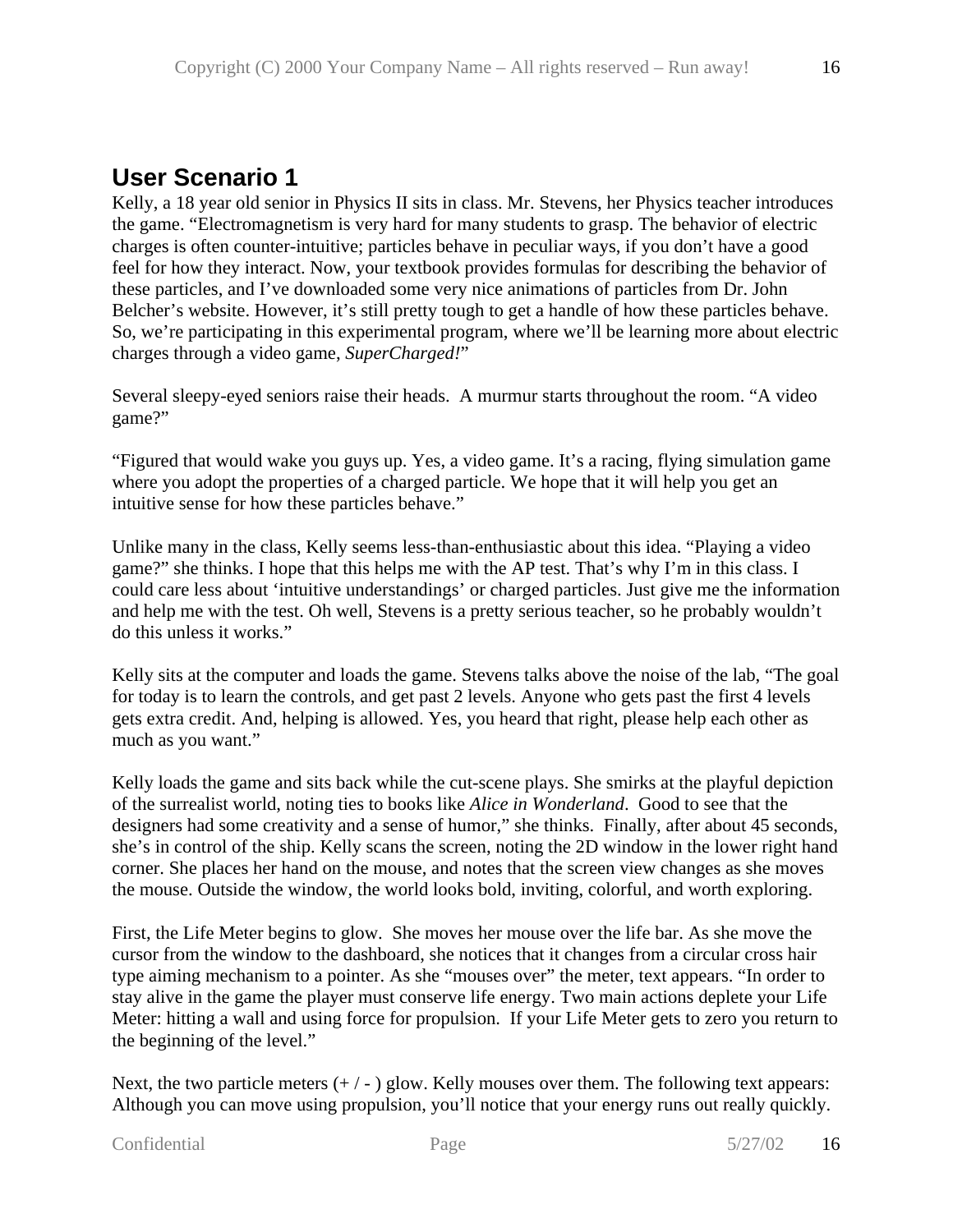Your best way to move fast and efficiently is through firing charges that attract or repel you. You have two kinds of charges: positive and negative charges. Play with them on this level to see how they work."

"Great," Kelly thinks. "Seems simple enough. I hate games that are too complex." Kelly also starts to see how this program might actually help her learn the behavior of particles. Well, I'll keep trying, Kelly thinks.

Kelly tries pressing the mouse button, and out shoots a negative particle. Her ship rocks a little, but doesn't move. Kelly stops and thinks…well, hmmm…if that's a negative particle, and so am I, I would think that it would push me back. She looks down to her right, and notices a small number gauge. Hmmm…it shot the particle out 58 units away from me…maybe I should try something closer. She holds down the trigger a little less. This time, the particle emerges right in front of her, and her entire ship shakes violently. "Whooooooaaa. Ok. Now I see." Kelly laughs and tries the right mouse button this time, and shoots out a charge that draws her from the wall and propels her across the room.

### **User Scenario 2**

The player solves the first puzzle. Player walks into the temple, looks around, feels in awe at surroundings. Player sees bit of light and realizes that she needs to refocus it to illuminate the room. Player checks lenses…asks a friend sitting at nearby computer for help.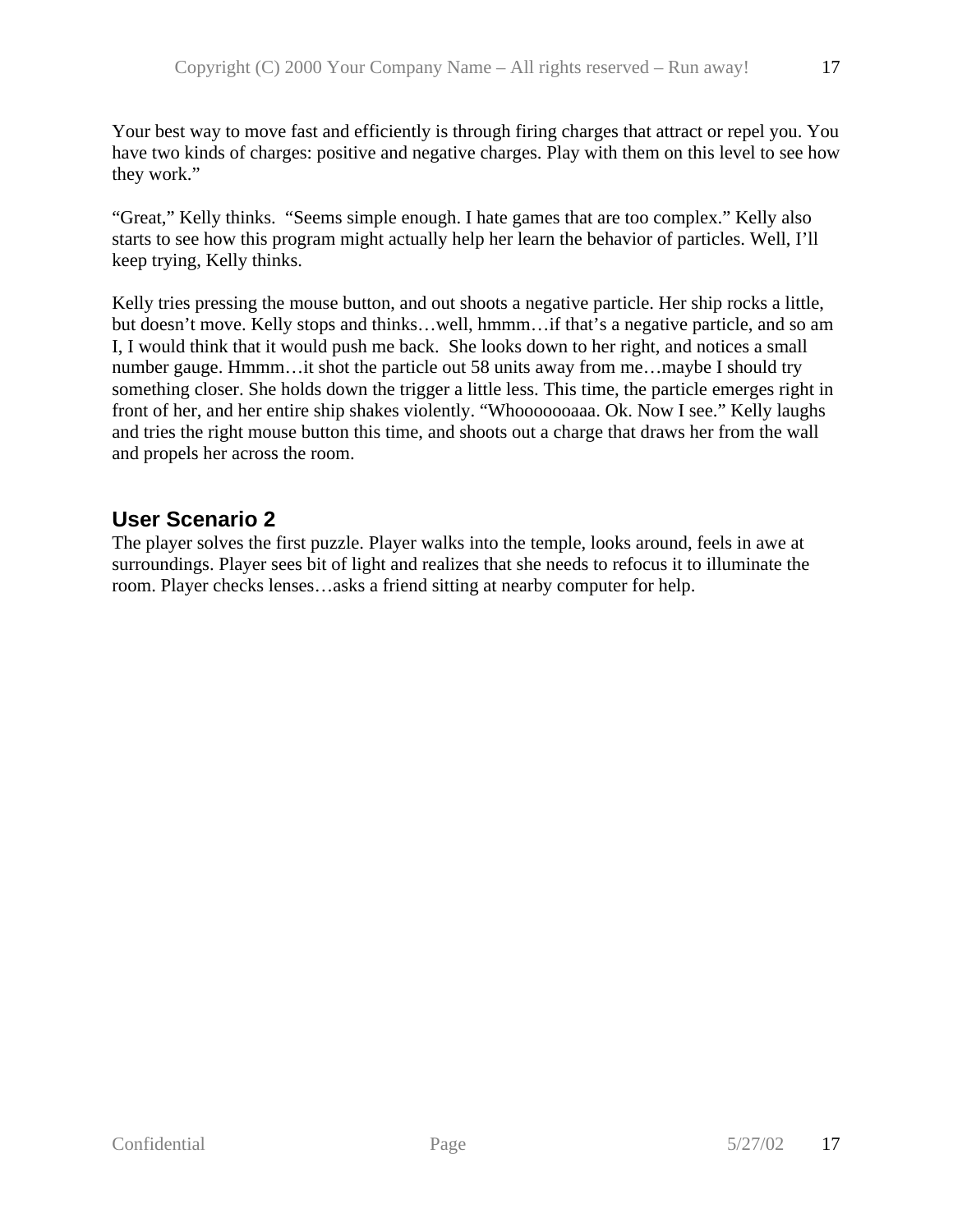18

# **GAME CHARACTERS**

### **Overview**

Characterization in *SuperCharged!* plays off the stereotypical disdain that often exists between student and science teacher. The Player is heroic, intrepid, masterful, the Fizzgigs brave yet dependent, and the Professor purely evil. Friendships develop in the game between the player and the Fizzgigs, especially Zap and Zap's family, and so does the player's desire to protect their world from ruin.

### **The Player**

A typical student thrown into an atypical situation, the player rises to the challenge with ingenuity and poise. When we meet her in the hallway she is tall, dark haired and confident. She is about 18, and relatively fearless. She puts on the glasses without thinking first. She lives for adventure. In the game world the player also demonstrates competitiveness and kindness toward the creatures she has been chosen to save. The player's voice is assured and strong. There is one weakness, which becomes important in later levels of the game. The player becomes blind when she sees too many Fizzgigs die, and she becomes deaf when she hears too many scream. The player must work to avoid those situations.

### **Zap**

Zap is quite a cute little creature, though his numerous children are even cuter. Zap becomes central to the game as he acts as the player's mentor. Zap's large family often counts on the player for protection. Differentiated by a shock of red hair, these familial Fizzgigs drive the narrative through the gameplay.

### **The Professor**

The sinister Professor is the epitome of evil. How else to describe a teacher of physics! Driven by a lust for power and control, the Professor will do anything to take control of the spectacular world of visible EM phenomena. Lanky with hooded eyes and a long beard the Professor haunts each successive level seeking to destroy the player's craft and enslave Zap forever.

### **Enemies and Monsters**

The professor has an entire cadre of enemies and monsters at his disposal. These are mostly taken from the E&M textbook, and include canonical examples such as magnets, handkerchiefs, etc.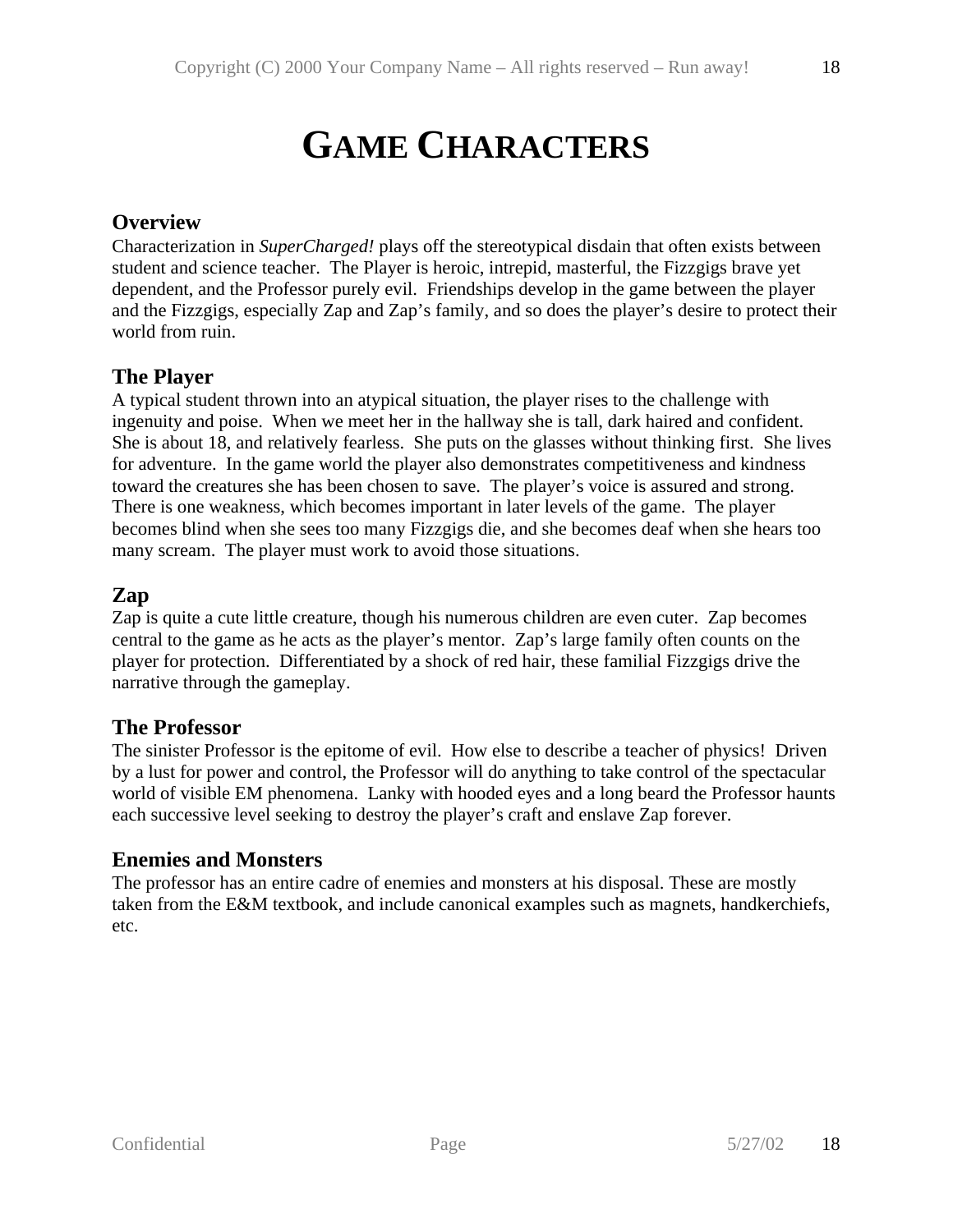# **TECHNICAL INFORMATION**

### **Immersive Graphical Environment**

The gameworld is a 3D space, photorealistic in quality but varying in its degree of abstraction. The world will contain physical features at various levels of scale, from arbitrary point charges floating through atoms-wide charged rings to abstracted real-world examples (the silk handkerchief/rod demonstration of static electricity springs to mind, as does a magnet moving through a current-carrying ring). The interface will be simple, with meters representing life force and charge; but as mentioned before, the notion of superimposing layers of information on the navigation window falls out of the narrative's metaphors of visualization.

*SuperCharged!* can be modeled with most commercially available 3D gaming engines. The primary challenge will be adapting the game engine so that the particles behave in accordance to the properties of charged particles. Because giving players an intuitive feel for the behavior of charged particles is the primary goal of the game, it is essential that the engine be created to render the behaviors of charged particles realistically. Dr. John Belcher has the equations for these models, but we would need to integrate them into the game engine. Fortunately, these laws are all known relationships that have already been quantified, so coding them shall be relatively easy.

A second technical challenge will be in deciding what level of fidelity to portray the visualizations. Dr. Belcher's visualizations are computationally intensive, and we will need to make trade-offs in fidelity and playability.

We feel that it's important to provide multiple visualization schemes for the concepts presented in the game; the ability to separate the essential data presented in a problem from its representation is a vital one that video games seem uniquely poised to take advantage of. From a graphical standpoint, then, the game will fall somewhere between the psychedelic abstractions of *Rez*, the view-switching power of a 3D modeling program, and the freedom-of-movement of *Descent*. Rendering-wise, little new technology is called for; the innovation will come in the area of interface and interactivity.

### **Sound as Information Conduit**

The aural channel is the most underutilized information pathway in games; yet today's sound hardware offers unprecedented control over a game's audio environment. For our purposes, spatialized sound, combined with the intuitive qualities of musical shapes, will be used as an alternate 'visualization' method. It is a simple metaphorical leap to represent distance to a point, for instance, as the volume of an individual musical note. Three such sources arrayed in space readily form a chord; the sonic characteristics of the chord then change as a player's location shifts relative to the points.

From this principle we can move to other aural metaphors; in one level of our game, a darkened space might require the player to navigate entirely by sound, with a 3D audio system representing the relative strengths of point charges by their pitches or timbre (there are already

```
Confidential Page 5/27/02
```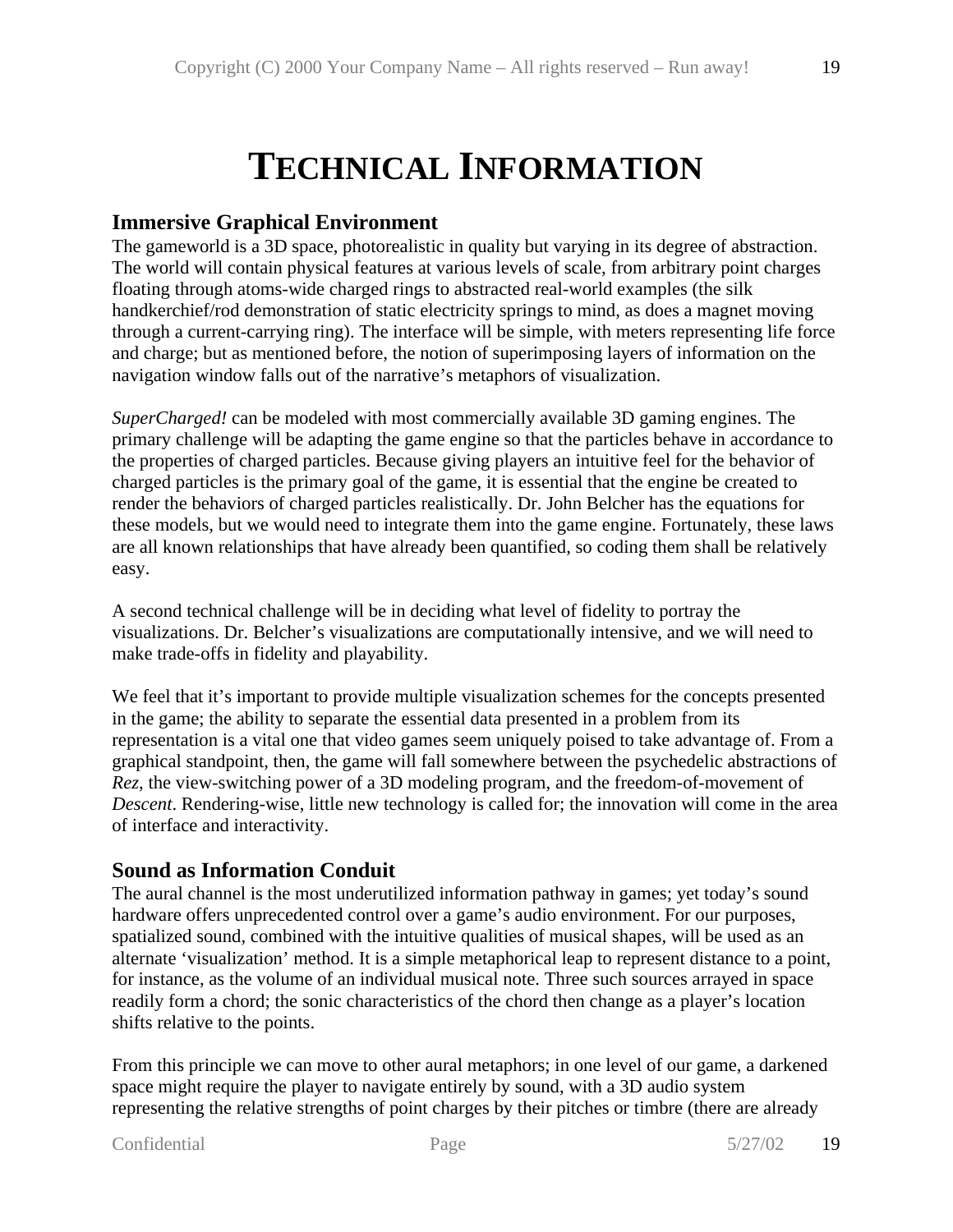plenty of musical precedents for mapping the width of vibrato, for instance, to the intensity of a note or passage). From an educational standpoint, mapping a concept onto multiple representational schemes makes sense; for experienced gamers accustomed to entirely ancillary sound effects, this offers an attractive *gee whiz* factor. And the uniqueness of a sonic-navigation challenge will hopefully inspire greater engagement on the part of all players.

### **Novel Visualization Techniques**

From an interface standpoint, we foresee a fairly simple screen; however, because the subject matter of the game is a set of mathematical relations -- and because a major problem facing teachers of this material is the difficulty of representing multiple fields of 3D information on a 2D medium, i.e. the blackboard -- the ability to combine multiple datasets in transparent ways is a central one for our program. Taking the eyeglasses metaphor from the game's story, we feel that a rapidly-switchable system for overlaying views of the world will be an important feature. A level in which, for instance, magnetic fields are represented as elastic bands (marking out paths, as in the common 'iron filings' method of showing a field) should be switchable to a view of rapidly-moving test particles indicating direction through motion.

Of course, this isn't simply an experiment in interface design; manipulating the interface should have the dual effect of both enabling the player to succeed (both more often and in new ways) and making clearer the link between curricular concepts and gameplay aspects. These visualinterface-design issues are to a large degree already-solved problems; however, seamlessly blending gameplay dynamics and mathematical representations has not yet been done completely successfully (else we'd have no need of *SuperCharged!*).

### **Evocative Interaction Model**

*SuperCharged!* asks the user to interact with the world in slightly backward fashion: rather than moving through space and affecting it independent of the character's state (as in a typical firstperson shooter), the player makes changes to the world's basic qualities, which affect her ability to navigate through it. Since an object of the game, from a pedagogical standpoint, is to impart understanding of a system's effects on a 'test particle' (in broad terms, an avatar with set qualities), it makes sense to structure the player/world interaction around a more direct manipulation of the rules. But the fast pace of a racing game can still be maintained, in spite of the increased complexity of this model (watch the string of various rapid actions in a frenetic passage in *Deus Ex*, for instance).

### **Straightforward Adaptation to Multiplayer**

Though we envision *SuperCharged!* primarily as a single-player game, it maps readily to a multiplayer experience. The attraction of a multiplayer game would be different from that of the single-player version, of course; increased tempo combined with the deliberately constrained style of gameplay would, we think, produce a compelling experience quite different from a more scattershot model such as *Quake*. Real-time strategy games show that multiplayer games can keep up a brisk pace while still engaging players at both the tactical and strategic levels; the notion of 'turning on' physical laws over time (moving from the concept of an electric field to EM waves, for instance, or 'enabling' the concept of induced magnetic fields as an additional gameplay wrinkle) could make for a multifaceted single-player and multiplayer experience,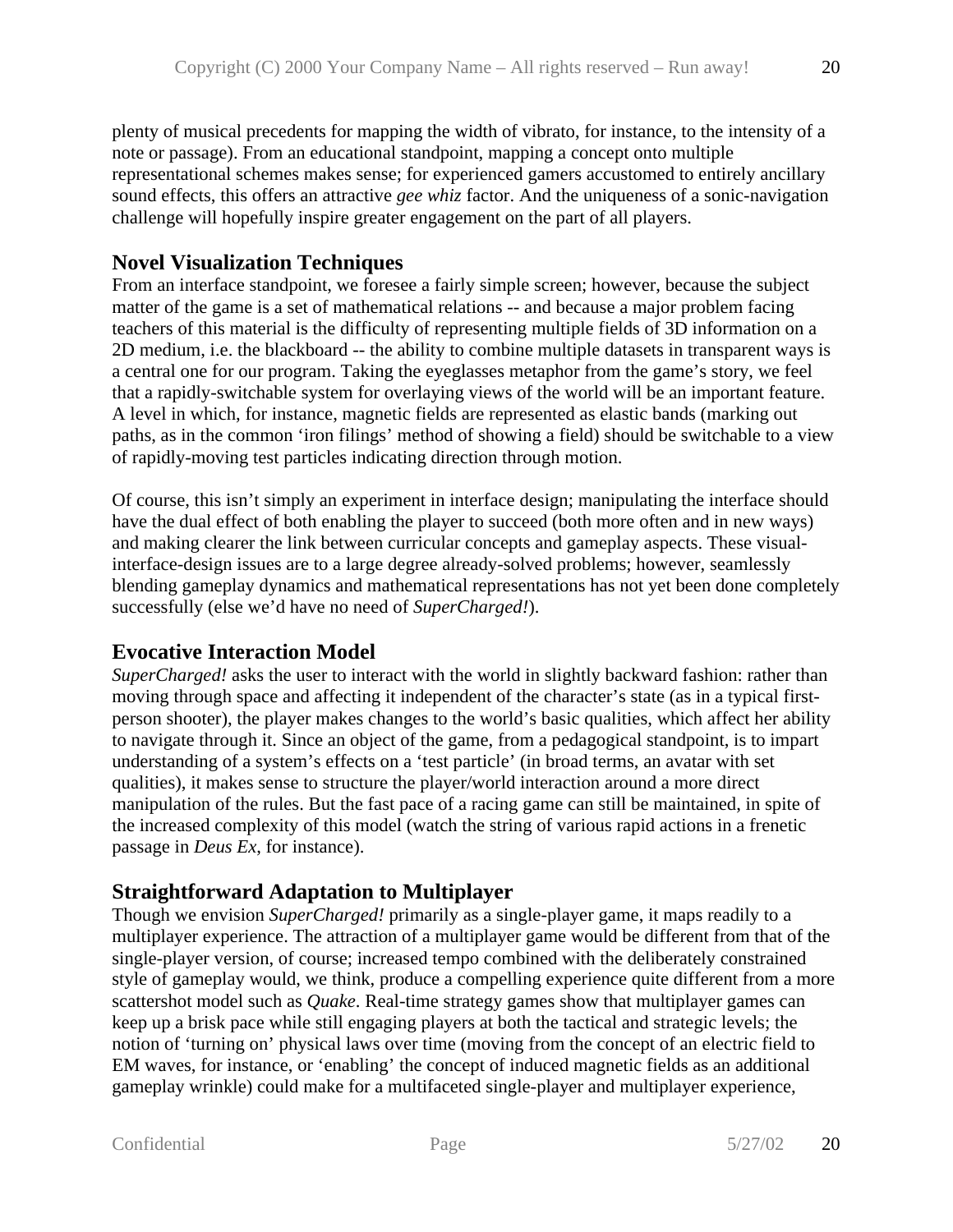given how closely the player's game-state (closeness to victory) and the characteristics of the gameworld are tied.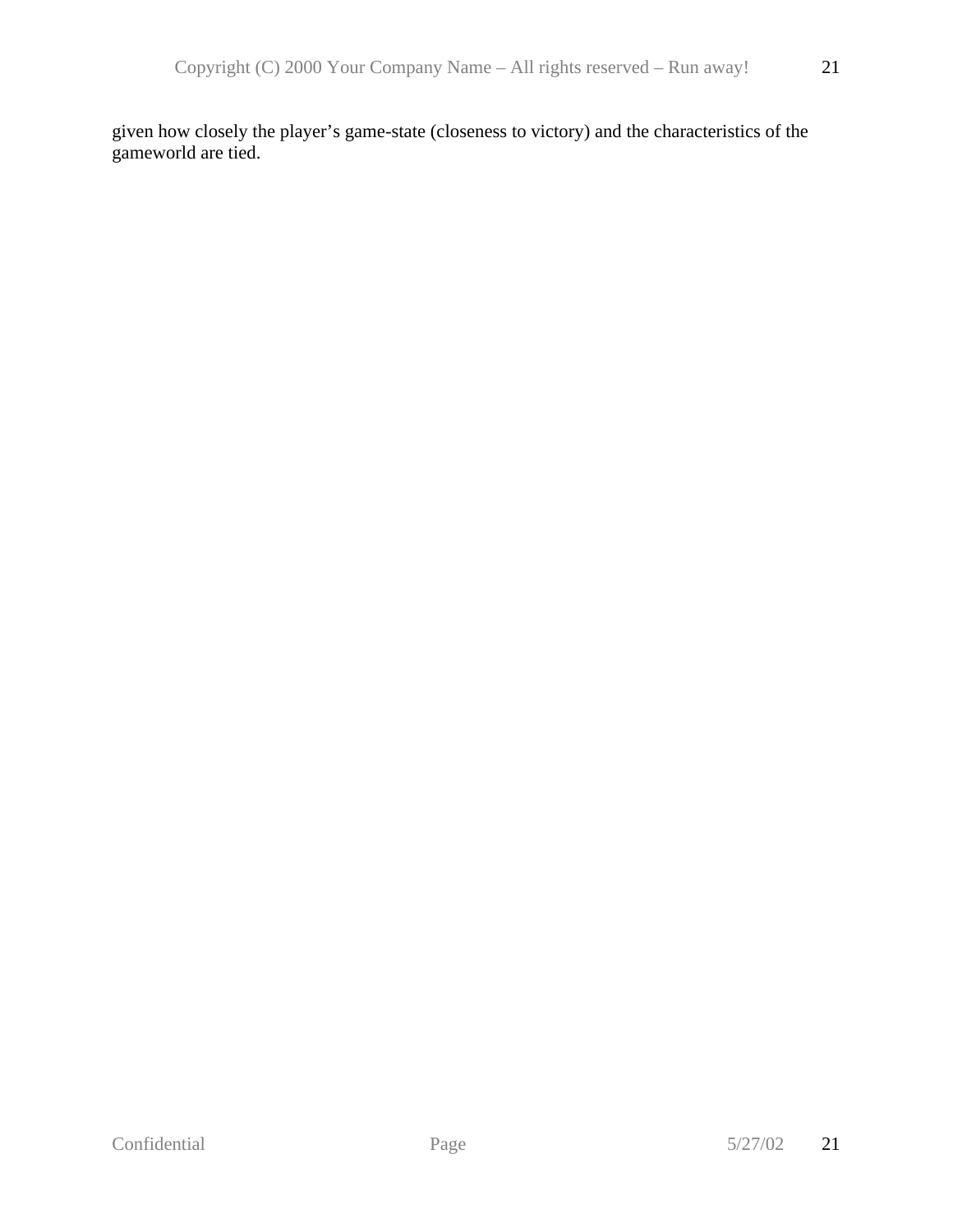*SuperCharged!* features a full level editor, allowing motivated players to design their own challenges. The level-editor is be available through a menu in the regular game, so it accessible to everybody. Level designers are presented with a large three-dimensional grid, representing the game space. By navigating through this space with the keyboard, the designer can make informed decisions regarding the location of the entrance, exit, and obstacles of each level. With a drag-and-drop palette of options and items seen throughout the regular game, a designer can truly create a unique interactive challenge. For more inexperienced level designers, the opportunity to explore the regular game's levels in the editing environment may be helpful and very informative.

The very process of level design and creation is challenging, as a designer must understand the world (and physics) of *SuperCharged!* In order to create a well-balanced, exciting experience. Since the editor allows for so much freedom and creativity, the key to a first-rate level will be using the editing tools to create a demanding environment with a limited number of solutions.

Player-composed levels are playable on their own, and can be strung together with a narrative to permit total creativity. Thus, designers can work by themselves or with a group to create entire worlds. Levels and worlds are modular, so that they can be easily traded between players, on disk or via the Internet. Additionally, instructors can assess students' understanding of the *SuperCharged!* concepts by requiring level design in lieu of homework or an exam.

Level design will increase the replayability of *SuperCharged!* since it gives players an opportunity to think creatively, while expanding the game's world for themselves and all *SuperCharged!* players.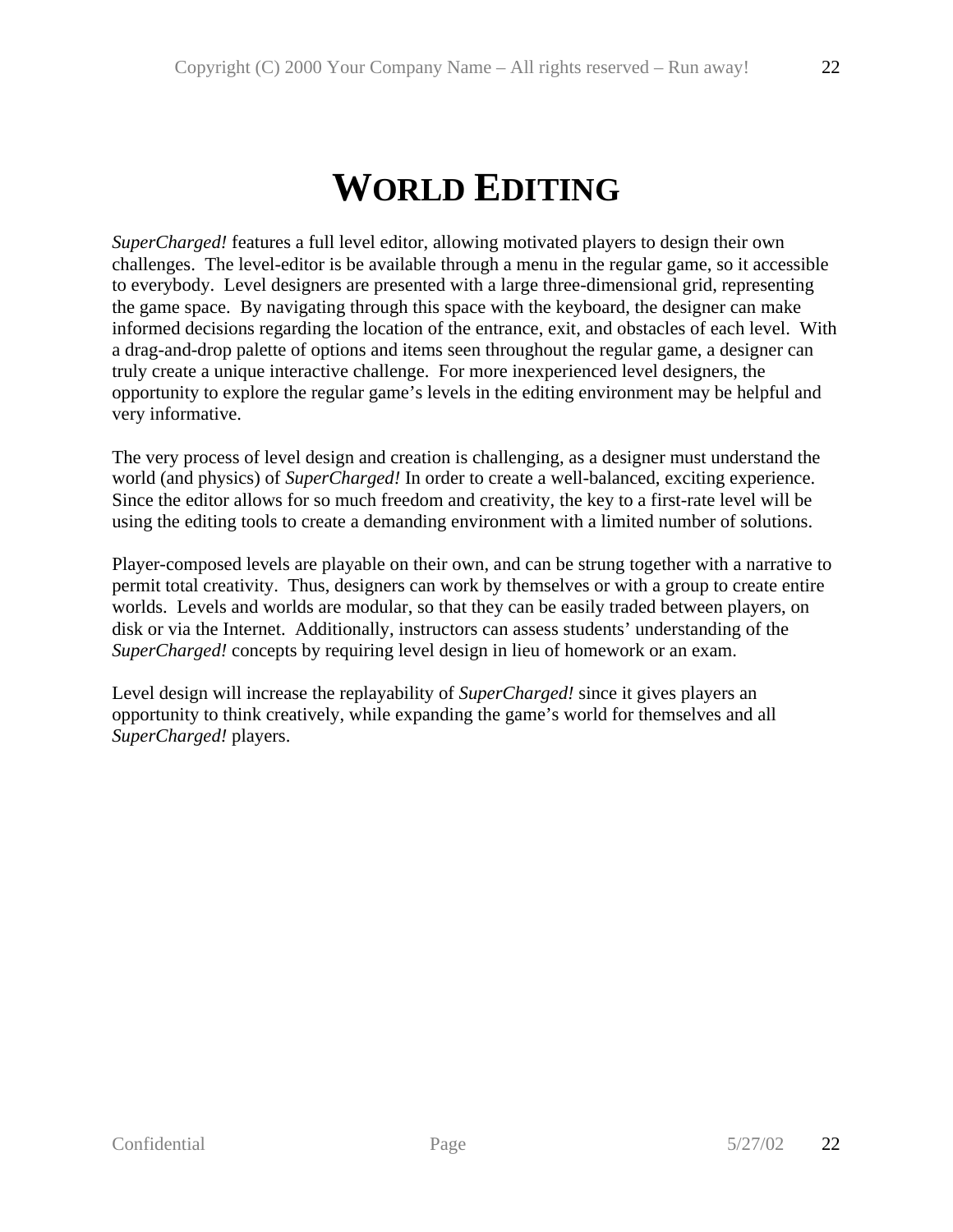# **SCIENCE CONTENT**

### **Overview**

The starting point for all electro-static interactions is that between two charges such as two electrons, or between a protron and an electron. Electric fields contain energy and transmit forces between the two charges that leads to changes in the charge's motion and energy. This game allows the player to explore these interactions in 3-D space, and compare an active interpretation of these equations with standard text-book values.

### **Content**

Charge, Field and Potential Insulators and Conductors Coulomb's Law and Field and Potential of Point Charges Fields and Potentials of Other Charge Distributions Spherical Symmetry Cylindrical Symmetry Gauss' Law Electrostatics with conductors **Capacitors Dielectrics** Current, Resistance and Power Kirchhoff's loop law Ohm's Law Forces on Moving Charges in Magnetic Fields Torque and Force on Magnetic Dipoles in Magnetic Fields Biot-Savart Law and Ampere's Law Electromagnetic Induction Faraday's Law Lenz's Law Maxwell's Equations Electromagnetic wave

### **Resources**

The design team has worked closely with Professor John Belcher and his team in the Physics Department at MIT to design this game.

Please visit Professor Belcher's home page at: http://web.mit.edu/jbelcher/www/ And his page on teaching Electromagnetism with advanced technologies: http://web.mit.edu/jbelcher/www/anim.html

View "Magnet Falling through a Ring with Non-zero Resistance" (700k - QuickTime Mov): http://web.mit.edu/course/urop/8.emfields/Public/animations/fall\_far.mov View "Point Charge Attracted to a Charged Sphere" (900k-AVI): http://web.mit.edu/jbelcher/www/att.html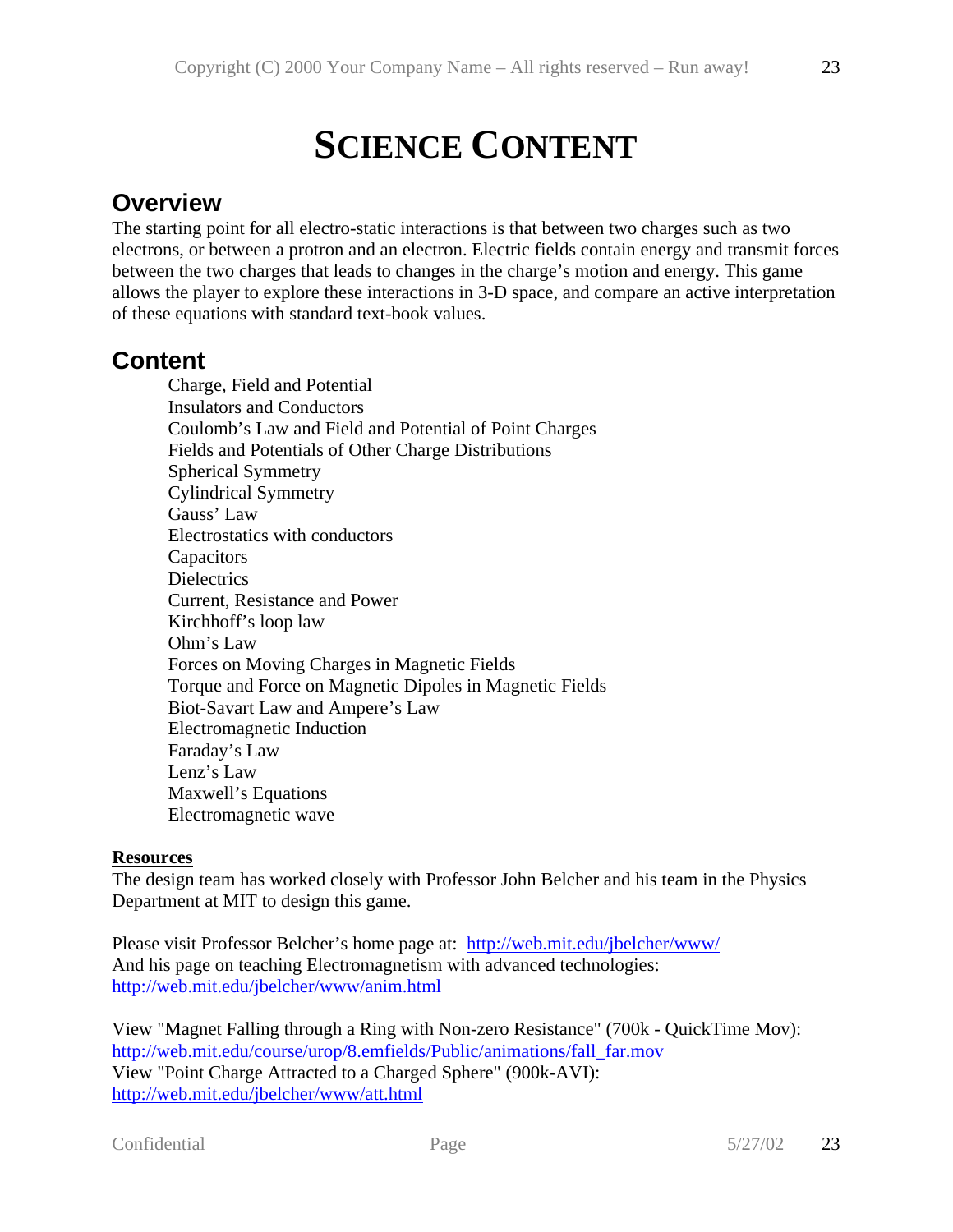# **PEDAGOGICAL APPROACHES**

### **Overview**

Electromagnetism has traditionally been difficult for advanced high school and college physics students to grasp and truly understand. Students struggle with the concepts for many reasons, but three of the most common are:

1) Many of the laws are counter-intuitive: Students approach new topics with preconceptions of how the world works, and use the

new knowledge to build upon these notions. Since EM laws work in a way opposite to the preconceived ideas of most students, many physics students fail to retain or understand the information they are taught. (How People Learn: Bridging Research and Practice, 10) In fact, while some students may be able to memorize key concepts for the purposes of answering test questions, they will most likely revert to their preconceptions soon after.

- 2) This science is not explicitly visible in students' everyday interactions in the world around them: Unlike many concepts in physics, students cannot directly see the consequences of electric and magnetic phenomena in their daily life. Thus, students do not develop an intuitive sense, resulting in a greater struggle for understanding.
- 3) Instructors cannot give their students direct experience with science like Maxwell's laws: Maxwell's laws involve complex phenomena that can only be depicted abstractly, so instructors find it difficult to convey the concepts to their students via direct experience examples and demonstrations.

*SuperCharged!* is a unique approach to teaching Electromagnetism, and an attempt to overcome the three challenges stated above. EM-Urgency combines interactive gaming technologies and creative 3D displays to create a virtual world built on the physics of Maxwell's laws. This world will provide an environment that will enhance the learning and intuition of students, as well as motivate them with engaging, goal-oriented scenarios.

In the early 1990s, researchers at NASA and George Washington University collaborated to make "ScienceSpace", a project that leveraged virtual reality technologies to allow learners to interact with complex scientific systems that cannot be experienced through normal everyday human experience. Using VR headsets in a world designed to depict electrostatic forces and fields, Dede and his colleagues found that learners could gain experiential intuition about concepts, which had once been extremely abstract. Learners felt immersed in a world of Maxwell's laws, an experience that most test students enjoyed and found more effective than traditional textbook learning.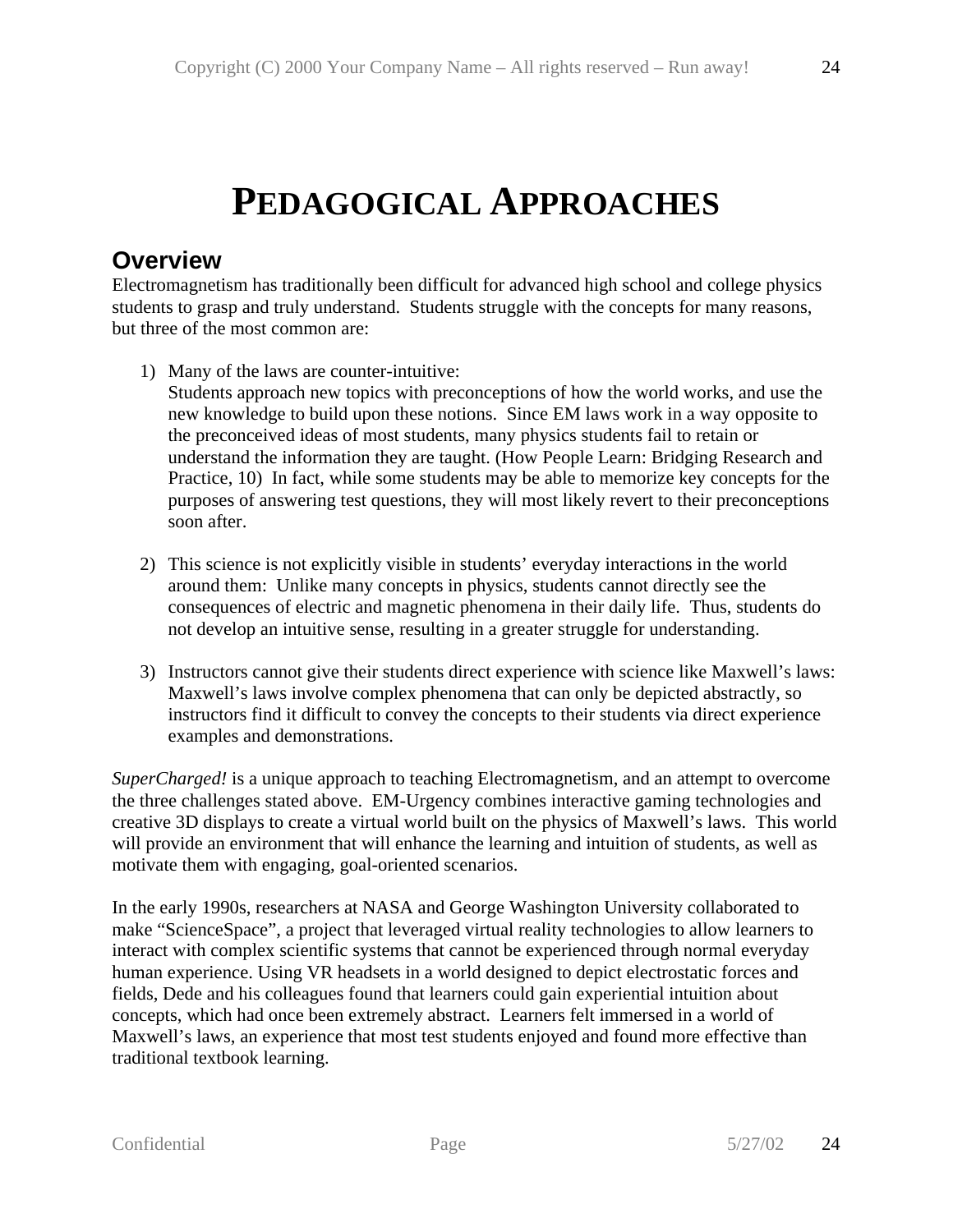Dede et al. state that effective instruction of science comes from cultivating students' ability to predict how various concepts will affect objects in the universe. John Belcher, an MIT physicist and faculty partner for this project, also believes that without a thorough intuitive comprehension of science concepts, quantitative formulas have little intrinsic meaning to a student. By interacting with the game or visualization, students will gradually develop an intuitive sense of how the virtual world works.

Dede also concluded that future iterations of VR technologies might benefit from embedding game-like structures in the experience, so that players are compelled to interact with these worlds. Their interviews with users suggested that today's learners are starting to expect gamelike interactivity in their experience of virtual worlds. Gameplay in the virtual environment may motivate learners to explore the world and concepts further than they would otherwise.

*SuperCharged!* will provide scaffolding so that an inexperienced player can "jump right in" and begin interacting with the game world immediately. Early levels will be simple and straightforward, with clear objectives and paths for success. These levels will introduce a new EM concept, and ask players to interact with that concept for successful completion of the level. The virtual world will provide a significant amount of environmental feedback, such as field lines and multiple frames of references. Gradually, levels will include multiple concepts from previous levels, but at that point the player will be more comfortable with the environment and its unique rules. Finally, advanced levels will include multiple concepts and less environmental feedback, demanding a more challenging path for successful level completion.

Assessment of a student's understanding of the chosen material can be determined by analyzing their progress through the game. Rather than obstructing gameplay with straightforward quizzes, *SuperCharged!*'s level progression provides an excellent way to assess learning. Completion of a level will often indicate comprehension of the level's concept, and as a player advances through the game, it will demand even greater comprehension overall. In addition, the game will allow for background recording of each player's progress. By analyzing a data file with statistics such as level completion time and the number of gameplay errors, an instructor can determine how well a student understands the material. A student can focus solely on gameplay and level advancement, without the distraction of strict assessment. Without distracting the student from the gameplay, *SuperCharged!* can provide special assessment levels that are specifically designed to elicit performances where students might show their misconceptions in the game space, and track the mistakes to assess future improvement.

*SuperCharged!* will also include an editor that can be used by players to build their own levels. Using a click-and-drag style interface, players will be able to quickly and easily design complex levels which can be immediately played or traded with other players over the internet. By designing and building entertaining levels for *SuperCharged!*, a player proves not only their creativity, but also their mastery of the scientific content. While the editor is available to all players, those players who have the greatest understanding of Maxwell's laws will be able to devise the most playable and interesting levels. The learning theory of constructionism is the notion that people acquire new knowledge with effectively when they are engaged in constructing products that are personally meaningful to them. (Papert and Resnick resources here...) Thus, the very process of building a level from scratch will reinforce the learned